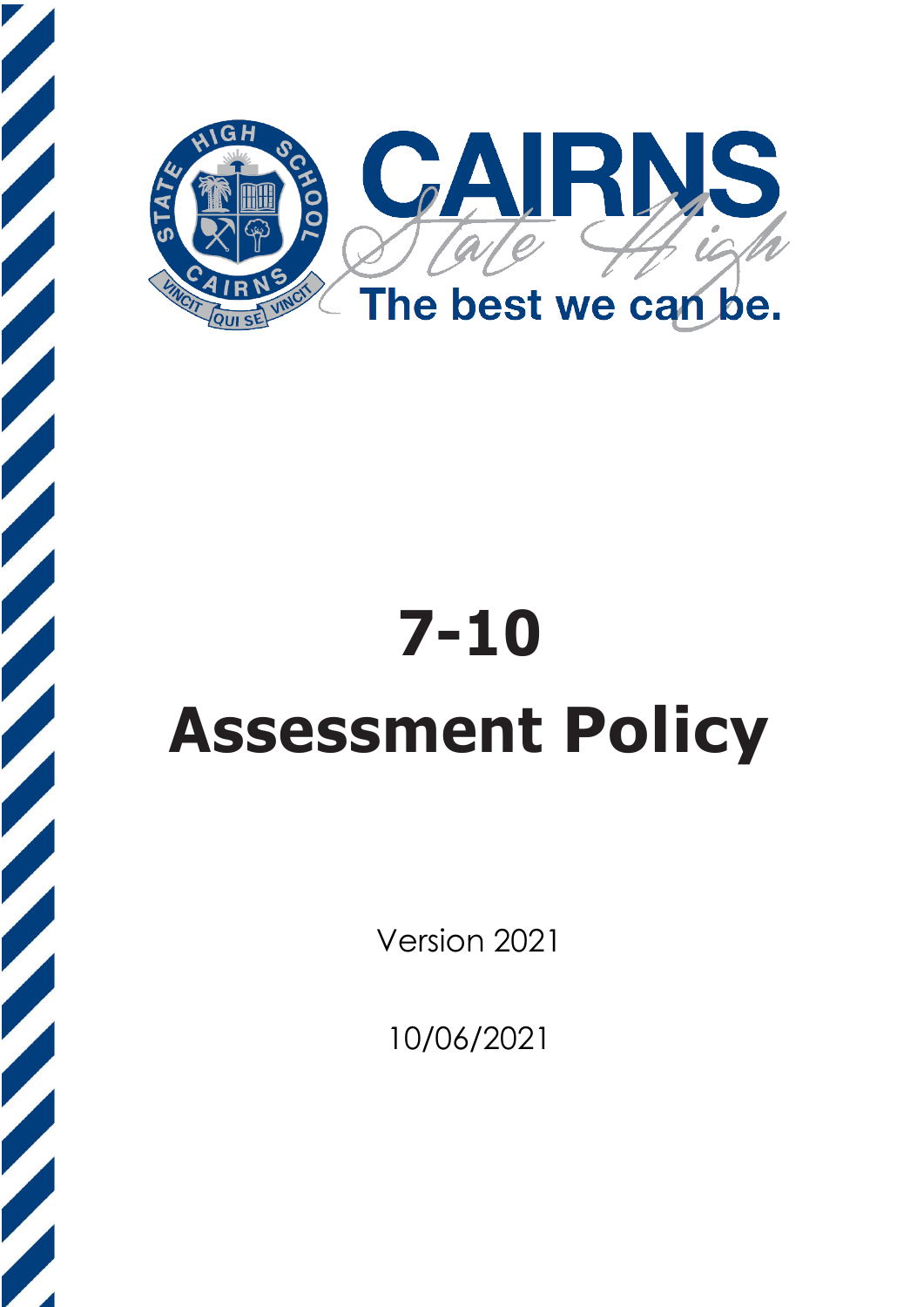

# Year 7-10 Assessment Policy

# Cairns State High School

#### **Scope**

This policy provides information for teachers, students and parents/carers about roles, responsibilities, processes and procedures to ensure the integrity of all assessment. The framework for the policy is aligned with the Senior QCAA Senior Assessment Policy yet takes into account the purpose of assessment in early Secondary school, the developmental stage of students as yo9ung adolescents and the curriculum in the school.

This policy applies to students in Year 7, Year 8 and Year 9 and Semester 1 Year 10.

## **Purpose**

Cairns State High School is committed to an educational philosophy that encourages all students to achieve personal excellence by developing their talents and abilities and to be the best they can be. This policy is designed to build responsibility and accountability as students develop toolkit skills knows as 21<sup>st</sup> [Century Skills.](https://www.qcaa.qld.edu.au/senior/senior-subjects/general-subjects/21st-century-skills)

# **Principles**

Cairns State High expectations for teaching, learning and assessment are grounded in the principles of academic integrity and excellence. Assessment includes any examination, practical demonstration, performance or product that allows students to demonstrate the objectives as described by the syllabus. Assessment should be:

- Aligned with curriculum and pedagogy;
- Equitable for all students;
- Evidence-based, using established standards and continua to make defensible and comparable judgments about student learning;
- Ongoing, with a range and balance of evidence compiled over time to reflect the depth and breadth of student learning;
- Transparent to enhance professional and public confidence in the processes used, the information obtained and the decisions made; and
- Informative of where students are in their learning.
- High-quality assessment is characterised by three attributes:
- Validity, through alignment with what is taught, learnt and assessed;
- Accessibility, so that each student is given opportunities to demonstrate what they know and can do; and
- Reliability, so that assessment results are consistent, dependable or repeatable.

## 1.0 Promoting academic integrity

Cairns State High School promotes academic integrity by developing students' skills and modelling appropriate academic practices. The following whole-school procedures support this endeavor.

## 1.1 Location and communication of policy

The school assessment policy is located on the school webs. All questions regarding this policy should be directed to the class teacher in the first instance.

To ensure the assessment policy is consistently applied, it will be revisited regularly; when the assessment schedule is published, and exam schedules are released; when each task is handed to students; in the newsletter and by email in response to phases of the assessment cycle.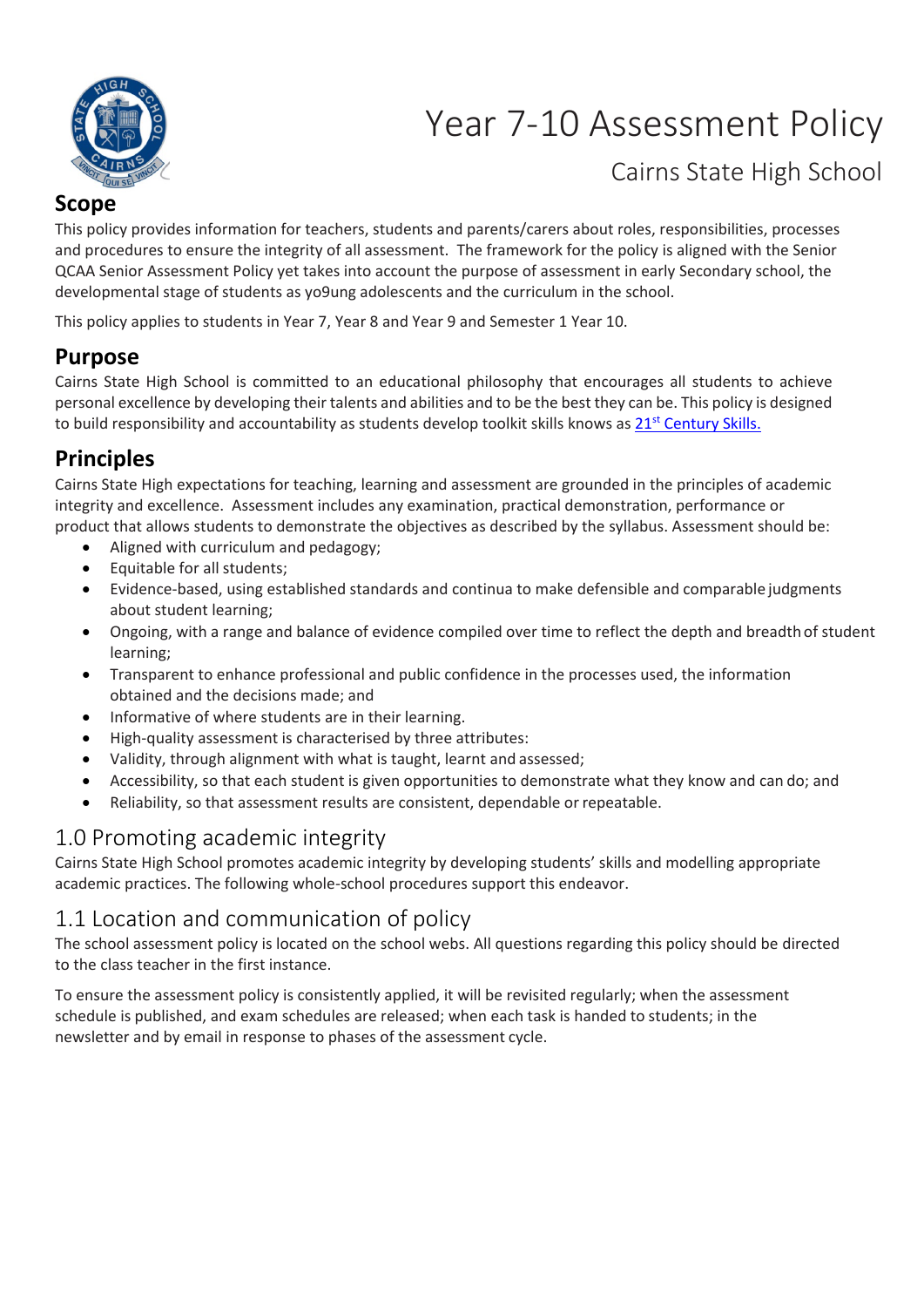# 1.2 Expectations about engaging in learning and assessment

Cairns State High School has high expectations for academic integrity and student participation and engagement in learning and assessment. Students are required to complete all course and assessment requirements on or before the due date.

Students are able to demonstrate what they know and can do by the due date when they understand:

- Forward planning: Understanding the components of a task and how long each component might take to complete;
- Time management: Implementing a plan to achieve the assessment outcome, incorporating adjustments to this as needed. Allowing for unexpected events such as issues with technology or changes in personal
- circumstances;
- Note-taking and summarising: Synthesising research or gathering information into a new idea orsummary
- Referencing: Appropriately acknowledging the ideas, work or interpretation of others
- Choosing appropriate examples: Selecting appropriate quotes or examples to support an argument or communicate meaning;
- Editing: Refining their own work; and
- Checking: Self-assessing compliance with academic integrity guidelines before submitting responses.

#### Students must:

- Attend regularly and participate in all activities, including homework, related to the assessment;
- Seek explanations for all criteria associated with the assessment;
- Undertake the necessary research;
- Follow Assessment flowchart;
- Complete and hand in a first submission by the due date. Follow all assessment checkpoints;
- Respond to teacher feedback;
- Submit a completed assessment by the due date to Student Services and obtain a receipt acknowledging submission of the assessment item;
- Attend scheduled exams and oral presentations;
- Ensure that work submitted is their own: original, authentic and not plagiarised; and
- Apply for an extension of time, prior to the due date, if extenuating circumstances exist.

#### 1.3 Due dates

The due date for an assessment is the date and time identified on the task sheet.

#### 1.31 School responsibility

Cairns State High School uses a range of in-class monitoring, checklists, conferences and draft milestone dates to gather evidence of student achievement on or before the due date.

Due dates for final responses, checkpoints and first submissions are published in the assessment schedule.

The assessment schedule:

- Aligns with curriculum/syllabus requirements;
- Provides sufficient working time for students to complete the task;
- Allows for internal quality assurance processes;
- is clear to teachers, students and parents/carers;
- is consistently applied; and
- is clearly communicated.

#### 1.32 Student responsibility

#### Students are responsible for:

- Recording due dates in their electronic diaries (or alternative)
- Planning and managing their time to meet the checkpoints and due dates; and
- Informing the school as soon as possible if they have concerns about assessment load and meeting duedates.

In cases where students are unable to meet a due date, they must:

- Inform the classroom teacher as soon as possible;
- Apply for an extension before the due date of the assessment, understanding that only the Head
- of Department or Deputy Principal can grant an extension;
- Provide the school with relevant documentation for late submission consideration [if requested]**;**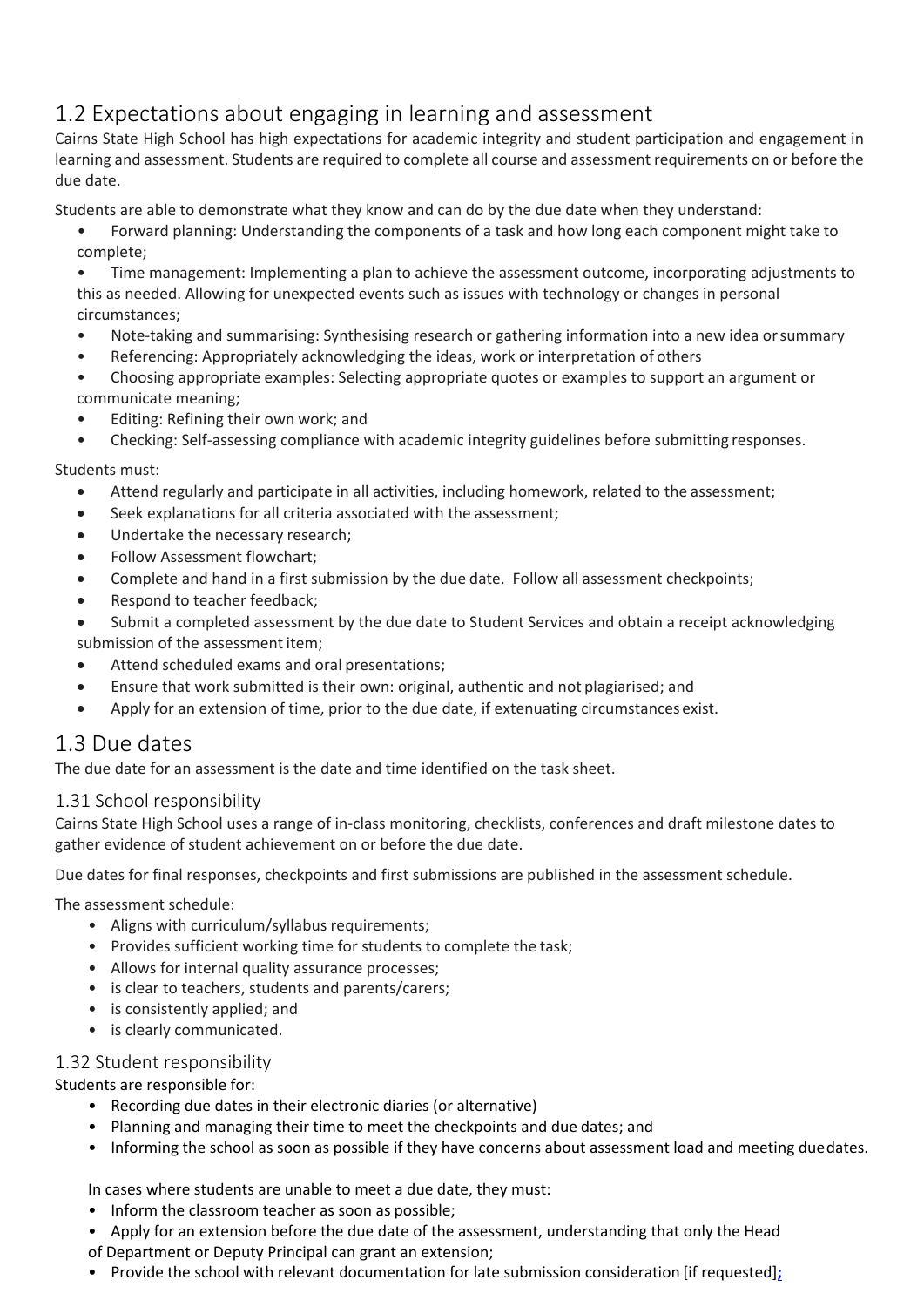- Provide the school with relevant supporting documentation attached, e.g. Medical certificate; and
- Adhere to alternative arrangements for submission of assessment, if applicable and approved, as decided by the school, including students on suspension.

#### 1.33 Managing school approved absences

Students may engage in a range of learning experiences or activities that exist outside traditional school-based activities. These activities may involve prolonged absences from school and may coincide with scheduled assessment periods. Where appropriate, schools may approve student engagement in these experiences.

Absences such as family holidays, will not be an approved absence.

Examples of school-approved absences may include:

- School excursions that cannot be scheduled at another time e.g. performances being viewed as part of the assessment program;
- School, district, regional, state or national representation for school-supported sport;
- School, district, regional, state or national representation for artistic endeavours;
- Student exchange programs; and
- Audition or entrance exams (state, interstate or international).

#### 1.4 Submitting, collecting and storing assessment information

Assessment instruments will provide information about arrangements for submission of draft and final responses, including due dates, conditions and file types.

ALL assessment evidence (excluding folios of practical work), including draft responses, will be submitted by their due date and where appropriate, via the school's academic integrity software, TurnItIn. Instructions on how to utilise this software are available for [students](https://help.turnitin.com/feedback-studio/turnitin-website/student/quickstart.htm?_ga=2.169731234.2020999876.1569967150-1576109824.1569967150) an[d staff.](https://help.turnitin.com/feedback-studio/turnitin-website/instructor/quickstart.htm?_ga=2.218612762.2020999876.1569967150-1576109824.1569967150)

Draft and final responses for all internal assessment will be collected and stored in each student's folio. Live performance assessments are recorded and stored as required.

## 2.0 Ensuring academic integrity

Cairns State High School has procedures to ensure that there is consistent application of the assessment policy and that staff and students optimise opportunities to understand academic integrity.

#### 2.1 Scaffolding

Scaffolding is an intentional instructional strategy through which teachers support students to develop greater independence in completing a task or responding to an assessment instrument. Scaffolding may be provided to individuals or to a class of students.

To develop students' knowledge and skills, teachers gradually release support and responsibility to students over a course of study.

Scaffolding may include:

- breaking a complex task, learning experience, concept or skill into discrete parts;
- modelling thought processes required to complete parts of an assessment instrument;
- pre-teaching vocabulary specific to the subject and assessment instrument;
- questioning to develop students' conceptions, describe interpretations or challenge opinions that inform a response;
- showing examples of responses and demonstrating the match to performance descriptors;
- using visual frameworks or graphic organisers to plan responses.

#### Scaffolding for assessment

When scaffolding in an assessment context, it is important to maintain the integrity of the assessment instrument so a student's response is their own. Scaffolding or task instructions should not lead to a predetermined response or interfere with students' ability to demonstrate their knowledge and understanding of the relevant criteria.

Scaffolding may include:

• providing a timeline or checkpoints that students can use to manage their completion of components of the assessment instrument

- guiding students to make predictions and/or reflect on their learning to complete the assessment instrument
- providing prompts and cues for students about the requirements for their response.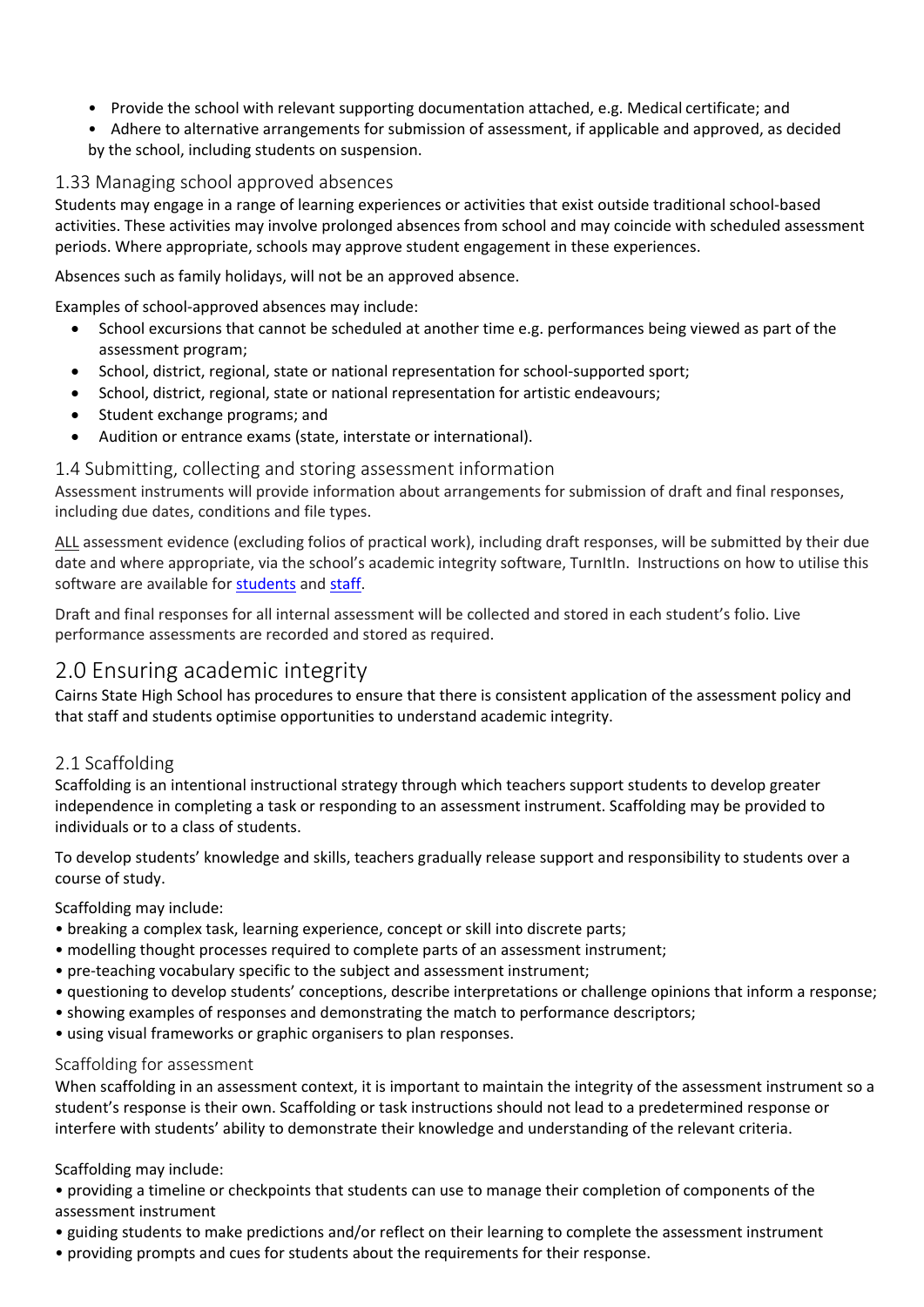#### 2.2 Checkpoints

Schools are responsible for gathering evidence of student achievement in response to assessment on or before the due date for internal assessment instruments in all subjects for all units. Strategies may vary according to the assessment technique. Checkpoints will:

- be detailed on student task sheets
- monitor student progress
- be used to establish student authorship.

Students will work on assessment during designated times and show evidence of progress at scheduled checkpoints. Teachers will use these checkpoints to identify and support students to complete their assessment. Checkpoints should be documented so that a record of the drafting and feedback process is maintained.

#### Using a draft as a checkpoint

Drafts allow teachers to monitor student work in development. Before submitting a close-to-final draft for feedback, students may be required to pass through other checkpoints, such as developing an outline or discussing their approach with the class teacher.

Checkpoints may be subject to peer review, discussion, or teacher review, as appropriate.

#### 2.3 Drafting

A draft response is a preliminary version of a student's response to an assessment instrument. The quality of a draft response may vary from a brief outline to a response that is nearing completion. A draft response can be used to provide feedback on a response as well as to authenticate student work. Before submitting a draft response, students may be required to develop an outline or discuss their approach with the class teacher.

The type of draft response students submit differs depending on the subject and assessment technique. For example, if an assessment instrument requires a presentation as the response, a draft response might be a rehearsal of this presentation.

Draft Response requirements

- Submitting a draft response by the nominated due date is mandatory
- Due date for a draft response will be clearly outlined on all assessment tasks sheets.
- Parent/carers will be notified by the class teacher should their child not submit a draft response or if it has not been genuinely attempted.
- Need to reflect the requirements of assessment that is being undertaken.
- Must be the student's own work

Teachers will enforce draft response dates, advise the relevant Head of Department of the failure to submit an appropriate response by the due date and apply a consequence. Consequences could include lunchtime and afterschool detentions and/or Saturday detentions as required.

#### Feedback on a Draft Response

The purpose of feedback is to provide meaningful information about a student's strengths and areas for improvement to support them to progress their learning. It helps the student understand where and how they are going, and where they need to go next.

Teachers may provide feedback on a draft response in a variety of ways: in writing or orally; to an individual or to the whole class; and/or through questioning.

#### **Providing feedback is a consultative process, not a marking process**. **Teachers will not allocate a result for the draft response.**

- Teachers provide feedback on a maximum of one draft response of each student.
- Feedback on a draft response must not compromise the authenticity of student work.]

Teachers:

- may not introduce new ideas, language or research to improve the quality of student responses;
- may indicate some key errors in spelling, grammar, punctuation and calculations, and remind students that the draft response requires more editing, but will not edit or correct all errors in a draft response.

Feedback varies depending on the nature of the task and may include suggestions such as:

- consider other aspects of the text, report, performance or activity;
- develop the response to show more awareness of the intended audience or purpose;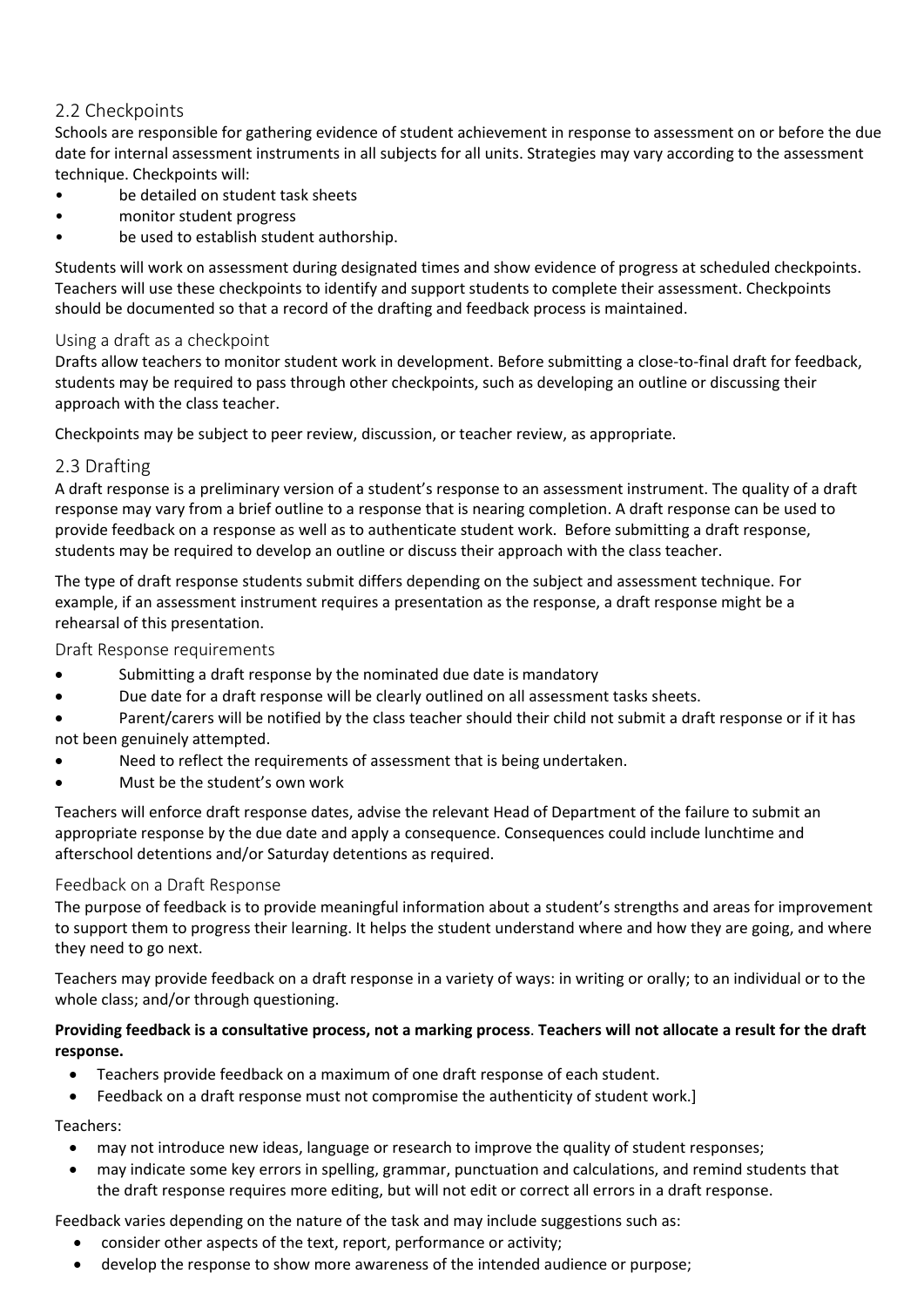- rearrange the sequence and structure of the response to prioritise the most important points.
- investigate further to expand the response:
- synthesise the response by editing or removing excess information;
- adhere to the required response length by, editing and refining the response, checking for relevance or repetition;
- adhere more closely to the referencing style required by the task. APA referencing is used for all subjects except for the Sciences where Vancouver (AMA) is the required referencing style.

Teachers may use a range of suitable strategies to provide feedback on the first submission response. The strategy chosen may differ depending on the mode of response. Possible strategies include:

- written feedback (Note feedback is provided to students in an electronic format, from the Turnitin software);
- verbal feedback:
- feedback provided through questioning;
- a summary of feedback and advice to the whole class.

A copy of the feedback will be stored with a digital copy of the first submission in the student's folio.

#### 2.4 Managing response length

All assessment instruments indicate the required length of a response as a word length, duration of time, or page count.

This information:

- indicates the scope and scale of the response required;
- ensures equity of conditions for all students;
- supports students to develop skills in managing the length, scope and scale of their responses appropriately.

Students must adhere to assessment response lengths as specified by curriculum/syllabus documents. The procedures below support students to manage their response length.

- All assessment instruments indicate the required length of the response.
- Teaching and learning programs embed subject-specific strategies about responding purposefully within the prescribed conditions of the task.
- Model responses within the required length are available.
- Feedback about length is provided by teachers at checkpoints

Note, if a student provides a final response that exceeds the prescribed word length, the teacher shall decide whether to assess the whole text or only up until the required word limit.

#### 2.5 Inability to establish authorship

Cairns State High School is committed to supporting students to complete assessment and to submit work that is their own, and minimising opportunities for academic misconduct. There may be a situation when a student inappropriately and falsely demonstrates their learning.

To make judgments about student achievement, schools must have sufficient evidence of the student's own knowledge and skills to match with the relevant assessment tool or assessment standards. Work that has been submitted and is deemed not to be the student's own work constitutes what is known as 'academic misconduct' and can take many forms.

Responses that cannot be authenticated as the student's own cannot be used to make a judgment. When authorship of student work cannot be established, or a response is not entirely a student's own work, the school will:

- provide an opportunity for the student to demonstrate that the submitted response is their ownwork
- make a judgment about the student's knowledge and skills using the parts of the response that can be identified as the student's own work.
- where it is deemed that a student has deliberately and knowingly engaged in academic misconduct in completing/submitting the assessment response, a result of "NR" (Not Rated) will be entered. Where appropriate the school's behaviour management policy will be implemented.

In cases where a student response is not authenticated as a student's own work, procedures for managing alleged academic misconduct will be followed. Consequences will be as per the **Code of Conduct for Students** available on the school website.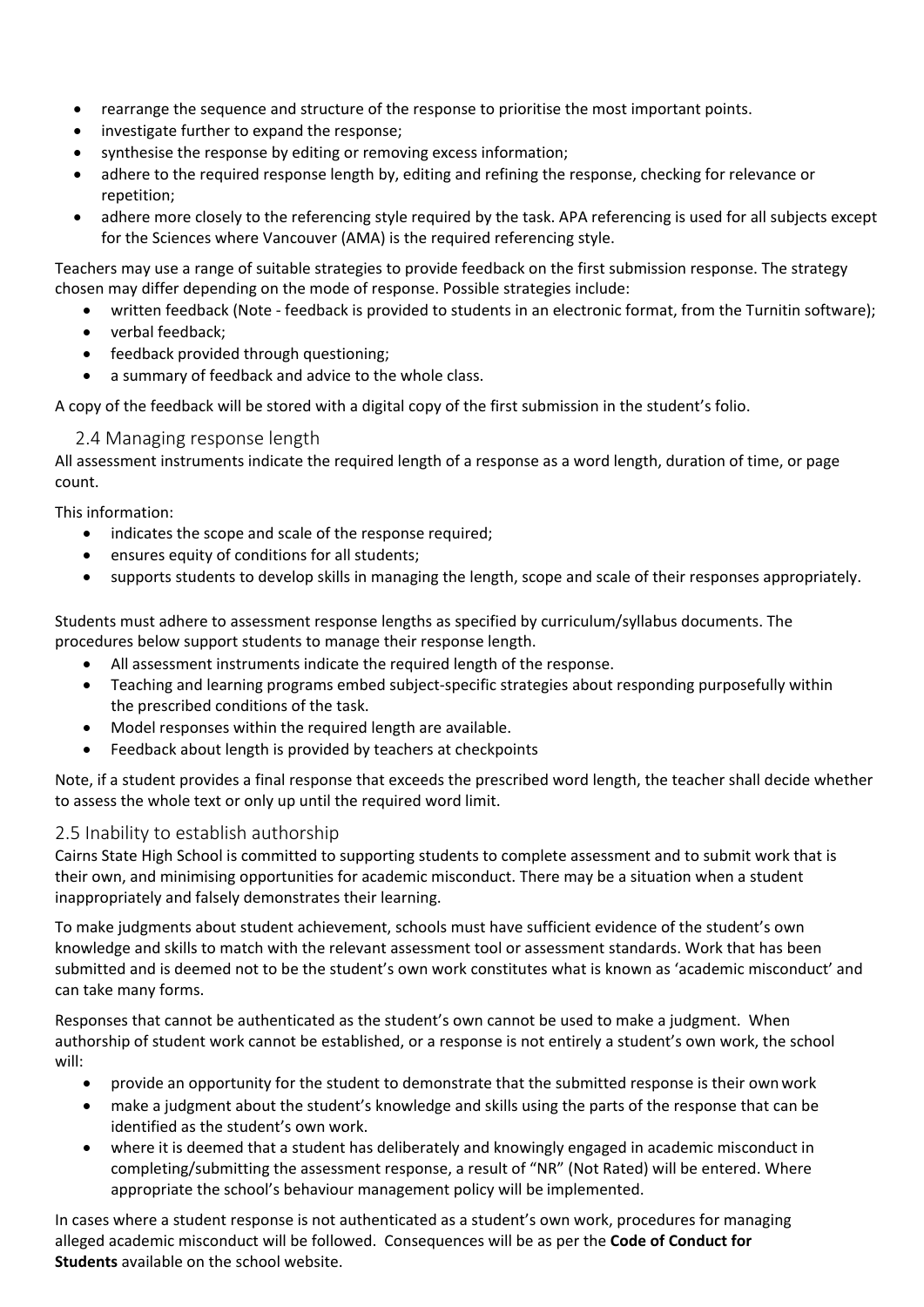#### 2.6 Assessment adjustments (AA) including illness and misadventure Applications

Cairns State High School is committed to reducing barriers to success for all students. AA are actions taken by the school to minimise, as much as possible, barriers for a student whose disability, impairment, medical condition or other circumstances may affect their ability to read, respond to or participate in assessment.

Assessment adjustments are action(s) taken by the school so that students with an eligible impairment that may not be covered by the definition of disability can access assessment. Reasonable adjustments are action(s) taken by the school so that an eligible student with impairment as a result of disability and/or medical conditions or experiencing other circumstances creating a barrier to the completion of assessment can be assessed.

Schools make decisions for AA for students 7-10. However, it is important to note that AA provisions approved by the school in one course of work is not a guarantee that students will be provided the same access or the same adjustments for future courses of work. The provision of AARA is different in Year 11 and Year 12.

#### 2.6.1 AA – Eligibility

AA are provided to minimise, as much as possible, barriers for a student that may affect their ability to effectively participate in assessment. These barriers fall into three broad categories:

- Permanent
- Temporary
- **Intermittent**

The QCAA uses broad application categories for eligibility:

- Cognitive
- Physical
- Sensory
- Social/emotional

The definition of 'disability' used in the *Disability Discrimination Act 1992* (DDA) is broad and includes physical, intellectual, psychiatric, sensory, neurological and learning disabilities. It also includes physical disfigurement and the presence in the body of disease-causing organisms.

#### 2.6.2 AA – Ineligibility

Students are not eligible for AA on the following grounds:

- unfamiliarity with the English language
- teacher absence or other teacher-related issues
- matters that the student could have avoided
- matters of the student's or parent's/carer's own choosing (eg. Family holiday)
- matters that the school could have avoided.

#### 2.6.3 AA – Teacher-managed AA

Teacher-managed AA are specific practical arrangements and adjustments made by the teacher, for an eligible student. In approving AA, the decision-maker must:

- Be reasonably satisfied that the need for AA exists
- Be able to provide evidence to justify the decision

#### 2.6.4 AA – Decision Making

When making decisions for Teacher-managed AA, the decisions are based on the particular context for an eligible individual student, for a particular assessment. The decisions may not be the same for every student or the same for each student for every assessment. The adjustment(s) should not prevent the student from demonstrating the objectives of the assessment. The decisions may involve an adjustment to:

- How the instrument is presented to the student
- How the student responds to the assessment
- The time allowed
- The scheduling
- The environment in which the assessment is undertaken
- The mode of the assessment

#### 2.6.5 AA – Supporting documentation

AA is not an automatic 'given' and certain documentation must be provided before it can be approved. Medical Report (Years 7 – 10) – must provide a medical certificate or letter completed by a GP, Medical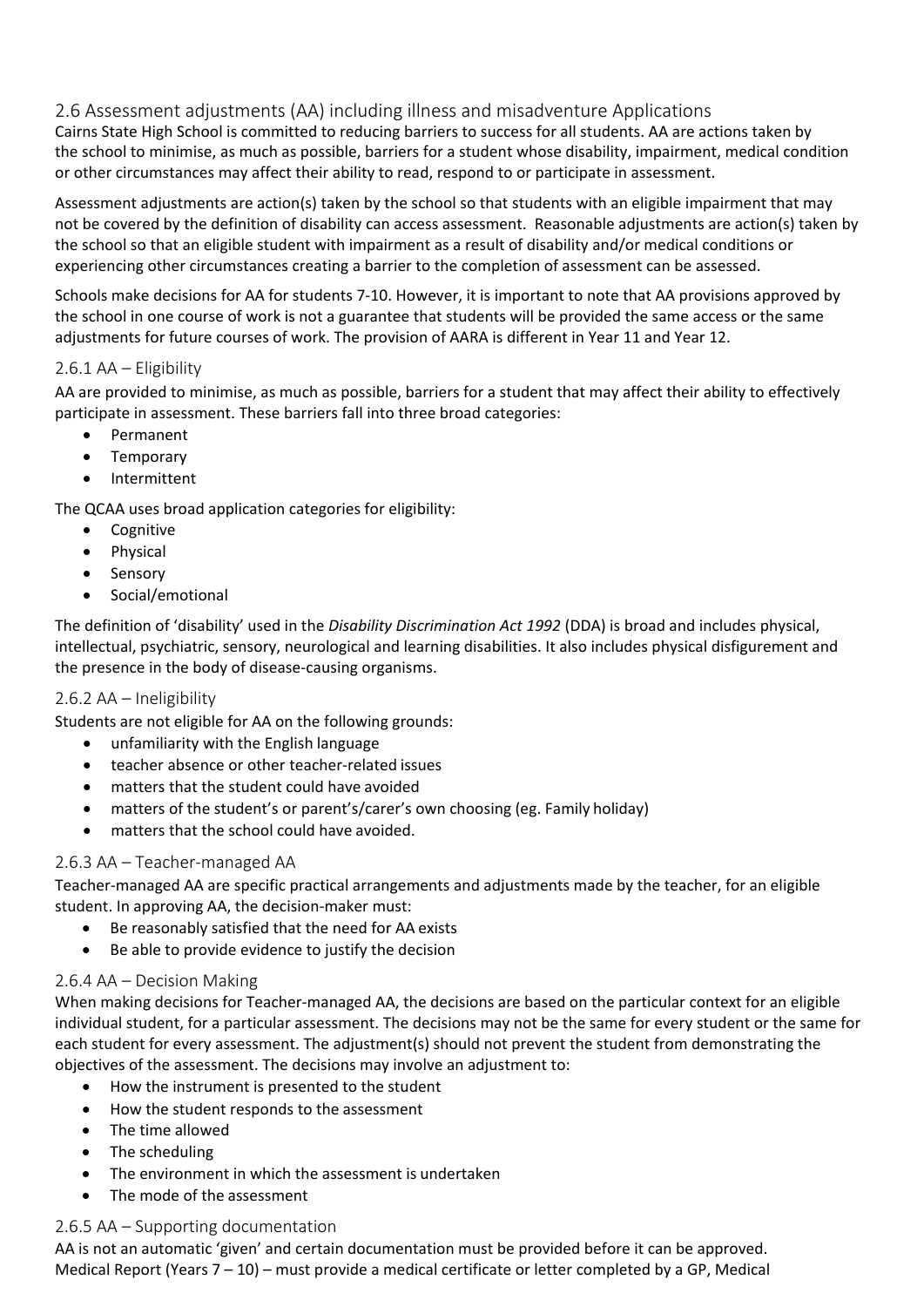Specialist or Psychologist and who is not related to the student.

Evidence of Verified Disability – when a student has been verified as part of the Education Adjustment Program (EAP) or an equivalent process, the formal notification of EAP may substitute for a medical report. However, in cases where verification has expired, an updated medical report is required.

#### 2.6.6 AA – Currency of documentation

#### **Long-term conditions that are unlikely to improve over time**

Except in exceptional circumstances, for long- term conditions when the student is not covered by current Education Adjustment Program (EAP) verification or equivalent, medical documentation must be dated no earlier than 1 January of two years before the student's current year level. Where an application has been submitted in the case of a student with a long-term condition and the condition deteriorates subsequent to the application decision, a further application may be submitted that provides updated information regarding the student's condition.

#### **Short-term conditions or temporary injuries**

Short-term conditions may improve or deteriorate over time depending on a range of influences and factors. Except in exceptional circumstances, supporting medical documentation for short-term conditions or temporary injuries, including mental health conditions such as anxiety and depression, is to be dated:

- for formative and summative internal assessments in all subjects and Short Courses, no earlier than six months prior to the relevant Unit assessment event
- for summative external assessments, or the Senior External Examination, no earlier than 1 April of the assessment year.

#### 2.6.7 Illness and Misadventure

Students whose ability to attend or participate in an assessment is adversely affected by illness or an unexpected event may be eligible for provisions for illness and misadventure. Illness and misadventure can affect a single student or a group of students. The following principles apply:

- The situation cannot be of the student's own choosing or that of their parents/carers, such as a familyholiday.
- The illness or event is unforeseen and beyond the student's control.
- An adverse effect must be demonstrated.

#### **A student who is ill and unable to attend school for assessment should inform the school as soon as practical. It is preferable that this occur on, or before, the date(s) of the assessment session.**

Applications for extensions to due dates for unforeseen illness and misadventure Students and parents/carers must contact the Head of Department as soon as possible and submit the relevant supporting documentation.

#### 2.7 Managing non-submission of assessment by the due date

Teachers will collect progressive evidence of student responses to assessment instruments at the prescribed checkpoints. The checkpoints on the instrument task sheets provide details of the evidence that will be collected. In circumstances where students do not submit a final response to an assessment (other than unseen examinations) and where evidence of student work:

- Is provided by the student for the purposes of authentication during the assessment preparation period is available, teachers will make judgments based on this including – class work, a draft response, notes, photos of student work.
- was not provided by the student on or before the due date as specified by the school and no other evidence is available, 'N' no result for that task is given.
- in circumstances where a student response is judged as "NR" for a particular assessment item, the student will not meet the requirements for that subject. This means that no subject result can/will be issued.
- Computer, printer, or any other hardware failure is not an acceptable reason for either non-submission or an extension to be granted. Students should always ensure that assessment material is backed up regularly. In the event of printer failure, students may bring the assessment task to school on a USB device.

#### 2.8 Illness or Absences

The absence must be due to unforeseen circumstances and beyond the student's control. The absence cannot be of the student's own choosing or that of their parents/carers, such as a family holiday or other non-approved leave.

Consequences: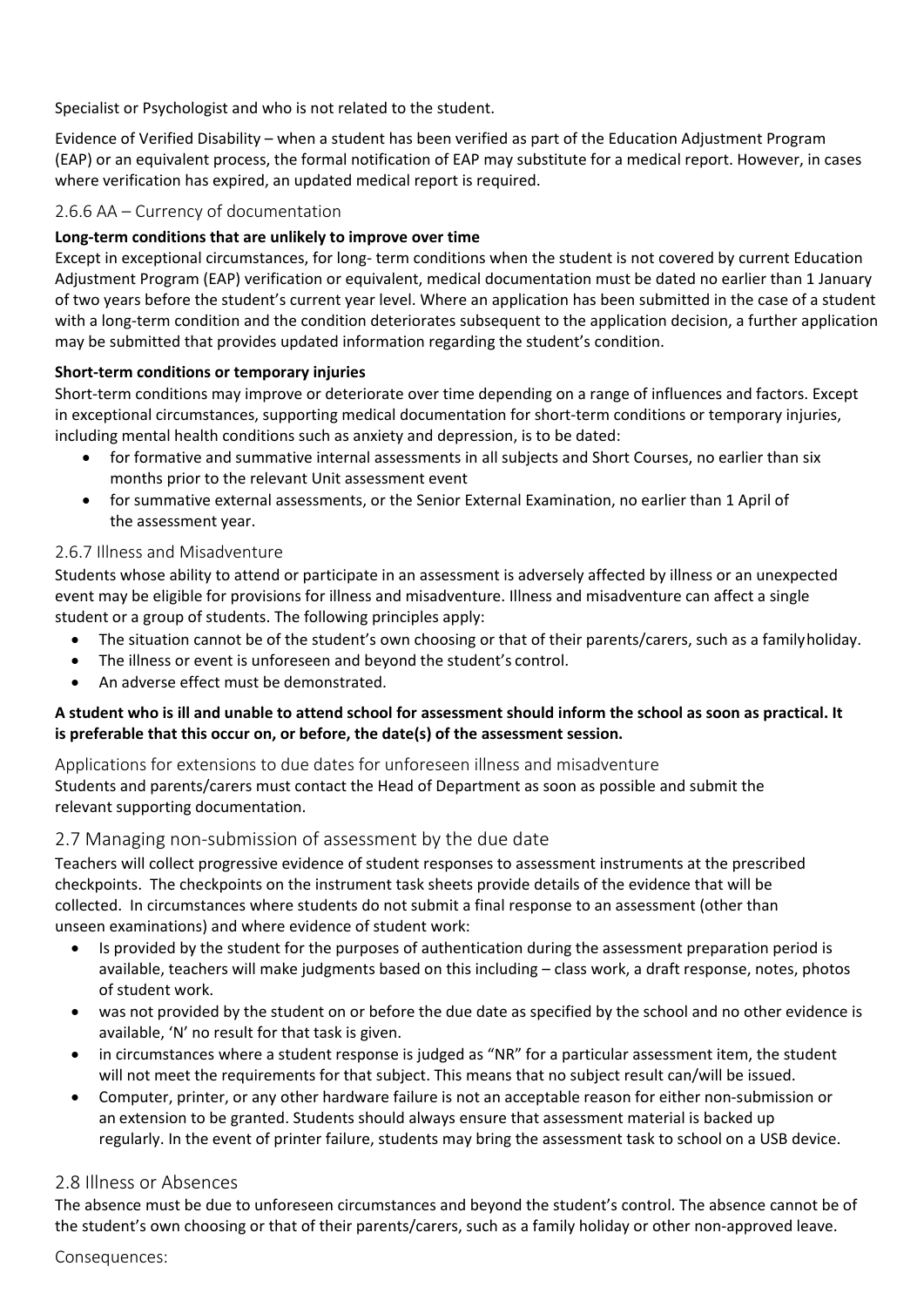All students must complete all required coursework to be able to be rated for a subject for that semester/Unit.

- All students will complete all assessments even though the grade issued at the due date will stand.
- Students will be issued with either in class or non-completion withdrawals to facilitate assessment completion.
- Students ongoing enrolment in courses for which there is non-submitted work, will be reviewed at reporting junctures.
- The options of changing subjects may be considered at appropriate junctures in a student's course of study. A student may be required to complete assessment in a subject before a change will be considered.

#### 2.9 Internal quality assurance processes

Cairns State High School's quality management system ensures valid, accessible and reliable assessment of student achievement. This includes:

- Moderation of the unit and assessment before instruction commences;
- Moderation of student progress during the learning period but before assessment;
- Moderation after assessment but before marking; and
- Moderation after marking.

#### 2.10 Review

Internal review processes for student results (including NR) for all General subjects (Units 1 and 2), Applied subjects, and Short Courses is equitable and appropriate for the local context.

Parents and students may appeal an assessment decision by contacting the teacher directly in year 7-10 or the Head of Department if the matter remains unresolved.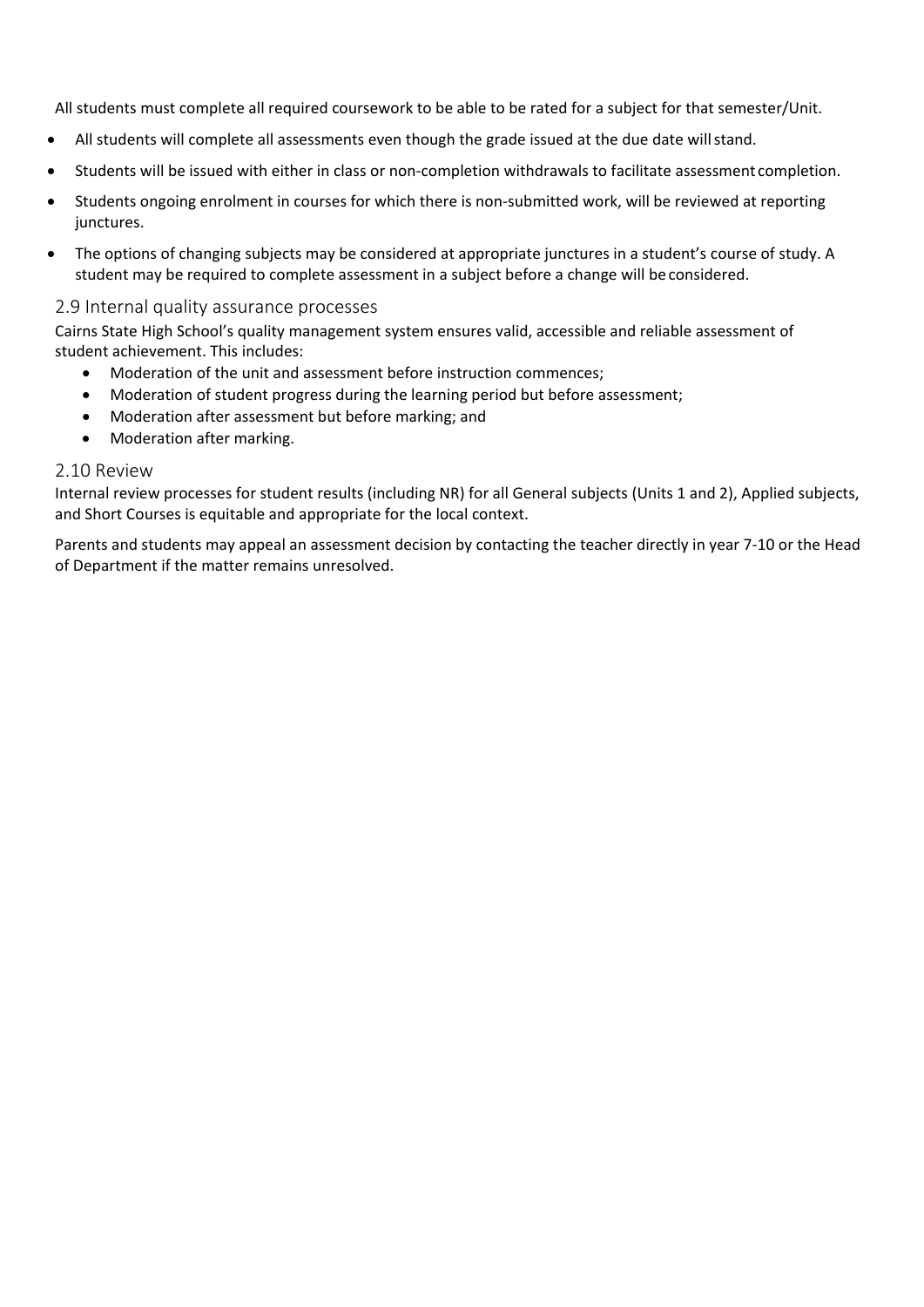# **APPENDIX 1: GUIDELINES ABOUT THE LENGTH OF AN ASSESSMENT RESPONSE**

Elements to be included in or excluded from the word length or page count of a written response are provided in the following table:

|                   | <b>Word length</b>                                                                                                                                                                                                                                                   | <b>Page count</b>                                                                          |
|-------------------|----------------------------------------------------------------------------------------------------------------------------------------------------------------------------------------------------------------------------------------------------------------------|--------------------------------------------------------------------------------------------|
| <b>Inclusions</b> | all words in the text of the response<br>٠<br>title, headings and subheadings<br>tables, figures, maps and diagrams containing<br>information other than raw or processed data<br>quotations<br>footnotes and endnotes (unless used for<br>bibliographical purposes) | All pages that are used as<br>evidence when marking a<br>response                          |
| <b>Exclusions</b> | title pages<br>contents pages<br>abstract<br>raw or processed data in tables, figures and diagrams<br>bibliography<br>reference list<br>appendixes*<br>page numbers<br>in-text citations<br>excerpts                                                                 | title pages<br>contents pages<br>abstract<br>bibliography<br>reference list<br>appendixes* |
| the response.     | * Appendices should contain only supplementary material that will not be directly used as evidence when marking                                                                                                                                                      |                                                                                            |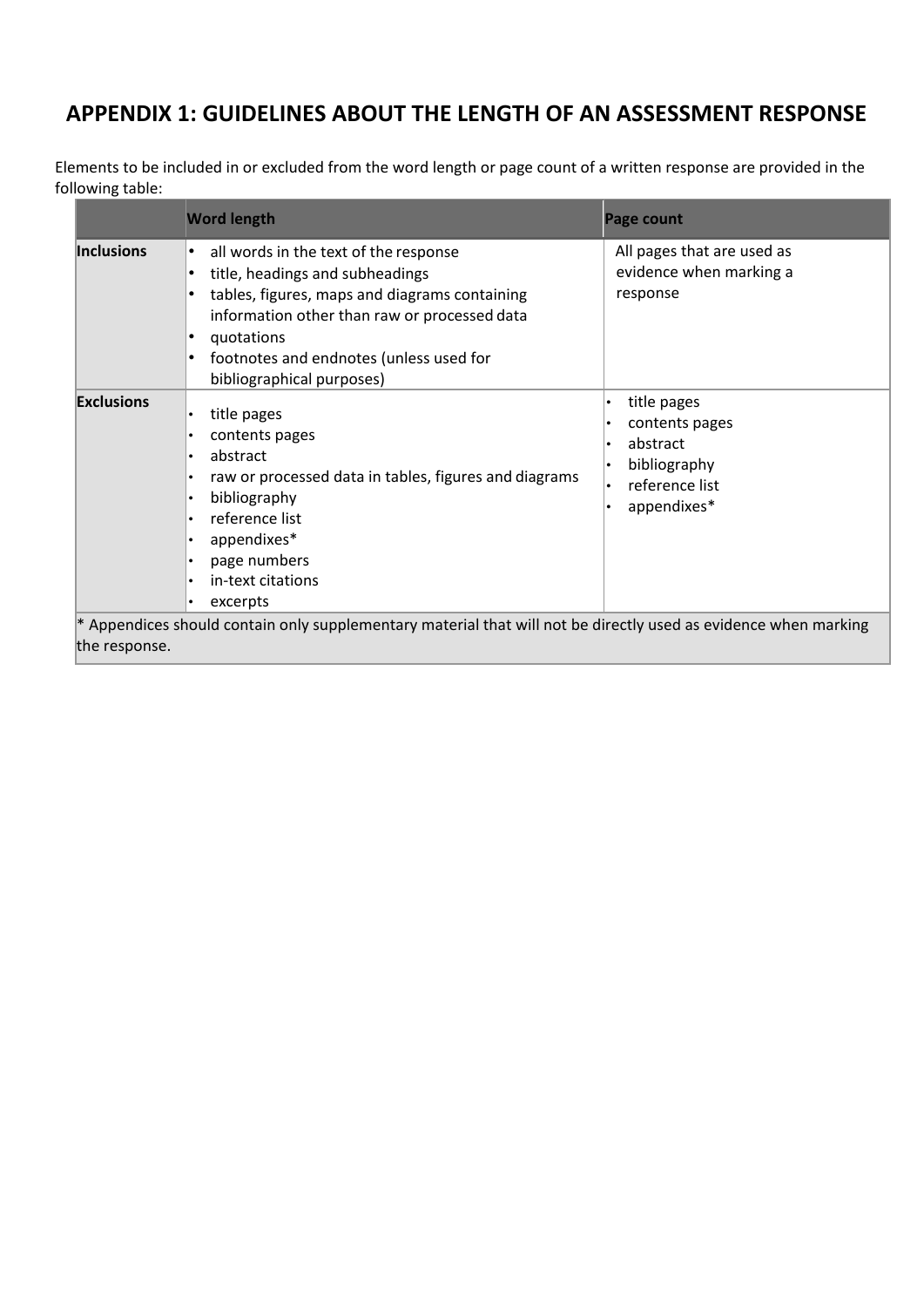# **APPENDIX 2: TYPES OF ACADEMIC MISCONDUCT AND EXAMPLES**

| Type of misconduct                                            | <b>Examples</b>                                                                                                                                                                                                                                                                                                                                                                                                                                                                                                                                 |
|---------------------------------------------------------------|-------------------------------------------------------------------------------------------------------------------------------------------------------------------------------------------------------------------------------------------------------------------------------------------------------------------------------------------------------------------------------------------------------------------------------------------------------------------------------------------------------------------------------------------------|
| Cheating while under<br>supervised conditions                 | A student:<br>begins to write during perusal time or continues to write after the<br>$\bullet$<br>instruction to stop writing is given<br>uses unauthorised equipment or materials<br>٠<br>has any notation written on the body, clothing or any object brought<br>٠<br>into an assessment room<br>communicates with any person other than a supervisor during an<br>٠<br>examination, e.g. through speaking, signing, electronic device or other<br>means such as passing notes, making gestures or sharing equipment with<br>another student. |
| Collusion                                                     | When:<br>more than one student works to produce a response and that response<br>$\bullet$<br>is submitted as individual work by one or multiple students<br>a student assists another student to commit an act of academic<br>$\bullet$<br>misconduct<br>a student gives or receives a response to an assessment.<br>٠                                                                                                                                                                                                                          |
| Contract cheating                                             | A student:<br>pays for a person or a service to complete a response to an<br>٠<br>assessment<br>sells or trades a response to an assessment.                                                                                                                                                                                                                                                                                                                                                                                                    |
| Copying work                                                  | A student:<br>deliberately or knowingly makes it possible for another student to copy<br>٠<br>responses<br>looks at another student's work during an exam copies another student's<br>$\bullet$<br>work during an exam.                                                                                                                                                                                                                                                                                                                         |
| Disclosing or receiving<br>information about an<br>assessment | A student:<br>gives or accesses unauthorised information that compromises the<br>integrity of the assessment, such as stimulus or suggested<br>answers/responses, prior to completing a response to an assessment<br>makes any attempt to give or receive access to secure<br>٠<br>assessment materials.                                                                                                                                                                                                                                        |
| Fabricating                                                   | A student:<br>invents or exaggerates data<br>lists incorrect or fictitious references.                                                                                                                                                                                                                                                                                                                                                                                                                                                          |
| Impersonation                                                 | A student arranges for another person to complete a response to an<br>assessment in their place, e.g. impersonating the student in a performance or<br>supervised assessment.<br>A student completes a response to an assessment in place of another student.                                                                                                                                                                                                                                                                                   |
| Misconduct during an<br>examination                           | A student distracts and/or disrupts others in an assessment room.                                                                                                                                                                                                                                                                                                                                                                                                                                                                               |
| Plagiarism or lack of referencing                             | A student completely or partially copies or alters another person's work<br>without attribution (another person's work may include text, audio or audio-<br>visual material, figures, tables, design, images, information or ideas).                                                                                                                                                                                                                                                                                                            |
| Self-plagiarism                                               | A student duplicates work or part of work already submitted as a response<br>to an assessment instrument in the same or any other subject.                                                                                                                                                                                                                                                                                                                                                                                                      |
| Significant contribution of help                              | A student arranges for, or allows, a tutor, parent/carer or any person in a<br>supporting role to complete or contribute significantly to the<br>Response                                                                                                                                                                                                                                                                                                                                                                                       |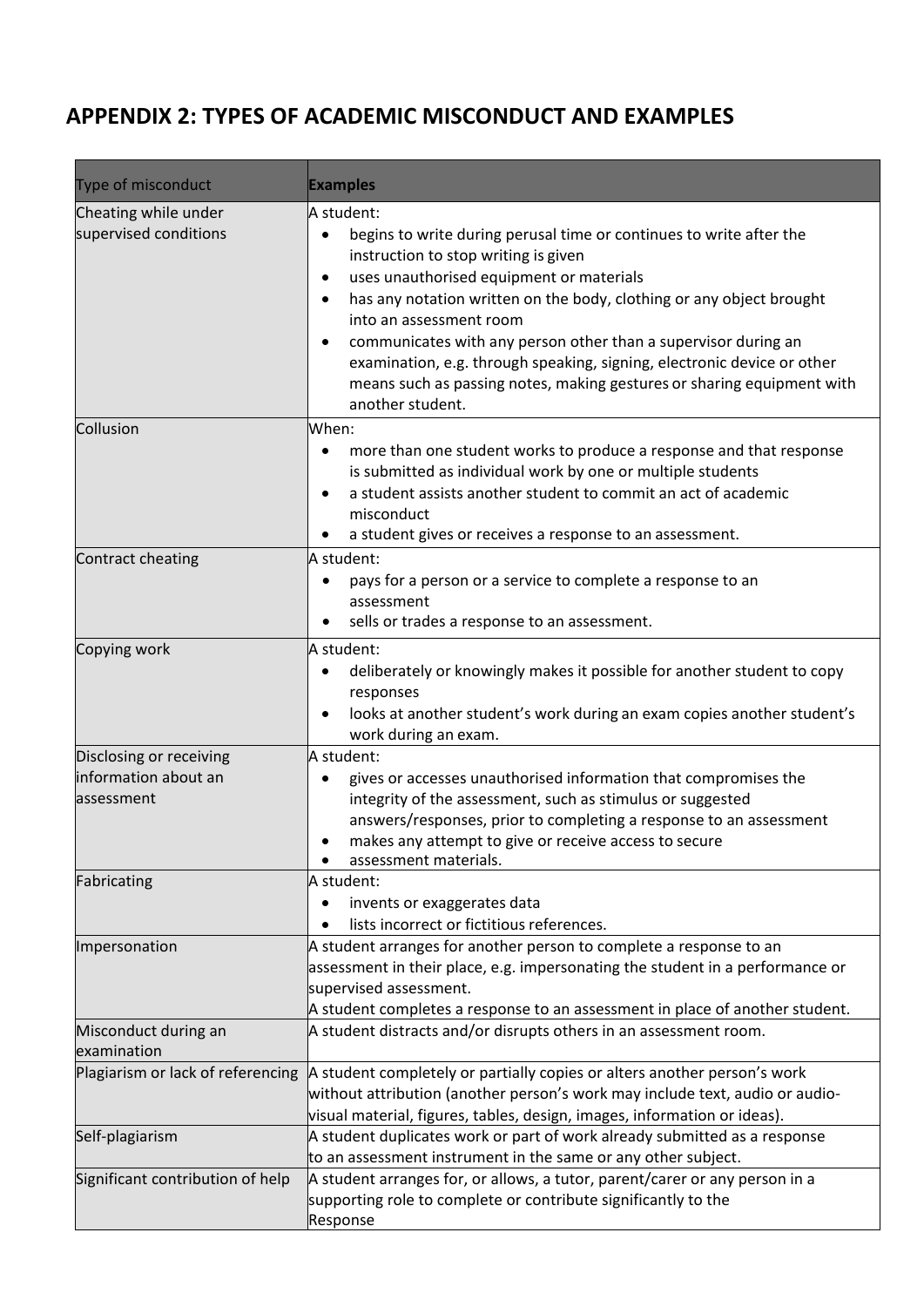# **APPENDIX 3: SUMMARY OF POSSIBLE ASSESSMENT ADJUSTMENTS**

| AA                                    | Description of possible adjustments to assessment and/or conditions                                                                                                                                                                                                                                                                                                                                  |
|---------------------------------------|------------------------------------------------------------------------------------------------------------------------------------------------------------------------------------------------------------------------------------------------------------------------------------------------------------------------------------------------------------------------------------------------------|
| Alternative format<br>papers          | Examples include:<br>braille<br>A4 to A3 enlargement<br>electronic format<br>large print papers, e.g. N18, N24, N36 black-and-white materials.                                                                                                                                                                                                                                                       |
| Assistance                            | Examples include a teacher aide assisting with manipulation of equipment and other<br>practical tasks or a supervisor using the student's name in reading assessment<br>instructions, providing support and reassurance, and prompting the student to start or<br>continue writing / undertaking the assessment task.                                                                                |
| Assistive technology                  | Examples include amplification system, speech-to-text application, magnification<br>application. The types of assistive technology that the student may use to complete<br>assessment will depend on variable factors, including the nature and severity of the<br>student's disability and/or impairment and the functional impact related to the type and<br>purpose of the assessment instrument. |
| <b>Bite-sized food</b>                | The student may take a sufficient quantity of bite-sized food in a clear container into the<br>assessment room. Food must be unobtrusive in nature, i.e. not crunchy, strong-smelling<br>or wrapped in noisy packaging.                                                                                                                                                                              |
| Comparable<br>assessment              | An alternative comparable assessment that has not previously been administered to<br>students in the subject cohort, may be administered on a different date.                                                                                                                                                                                                                                        |
| Computer                              | Desktop computer or laptop computer with an approved software application.                                                                                                                                                                                                                                                                                                                           |
| <b>Drink</b>                          | A drink, other than water, that is required for a medical reason into the assessment<br>room in a clear, unlabelled bottle.                                                                                                                                                                                                                                                                          |
| <b>Diabetes</b><br>management         | Examples include bite-sized food, drink, blood-glucose monitoring equipment, rest breaks<br>to eat, measure blood- glucose level or access toilet facilities, medication, varied seating<br>and rest time for the practical aspects of managing the condition.                                                                                                                                       |
| Extension                             | An extension to the due date for submission or completion of an extended response<br>project or performance or non-examination.                                                                                                                                                                                                                                                                      |
| Extra time                            | Additional working time at the rate of five minutes per half hour of examination<br>assessment time.                                                                                                                                                                                                                                                                                                 |
| Individual<br>instructions            | A clean, unannotated copy of the written instructions. The written instructions will<br>be available for external assessment as a PDF document via the QCAA Portal for<br>each subject. Schools should provide this document to eligible students.                                                                                                                                                   |
| <b>Medication</b>                     | Only prescribed medication may be taken into the assessment room in a clear container.                                                                                                                                                                                                                                                                                                               |
| Physical equipment<br>and environment | Examples include: specialised desk or chair, cushion or pillow, crutches, heat or cold pack,<br>towel, lighting, ventilation, temperature or other physical aid.                                                                                                                                                                                                                                     |
| Reader                                | A reader that reads the assessment or the student's response aloud as often as the<br>student requests.                                                                                                                                                                                                                                                                                              |
| <b>Rest breaks</b>                    | Time to rest at the rate of five minutes per half hour of assessment time, taken at any<br>time during the assessment.                                                                                                                                                                                                                                                                               |
| Scribe                                | Work with someone who transcribes the student's verbal response or directions during<br>the assessment.                                                                                                                                                                                                                                                                                              |
| Vision aids                           | Examples include:<br>coloured transparency overlay<br>different lighting<br>other vision aids.                                                                                                                                                                                                                                                                                                       |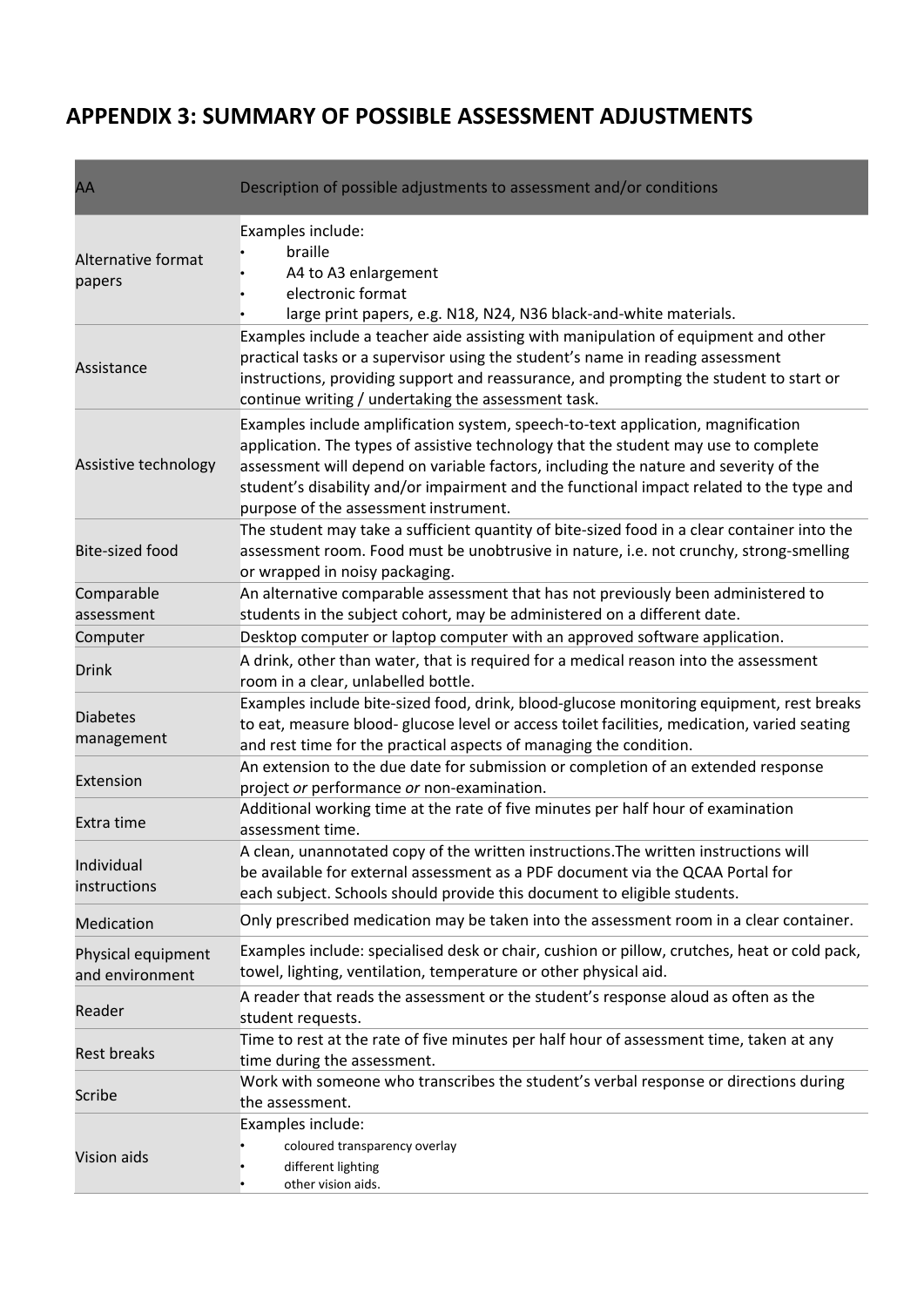# **APPENDIX 4: ASSESSMENT SUBMISSION FLOW CHART**

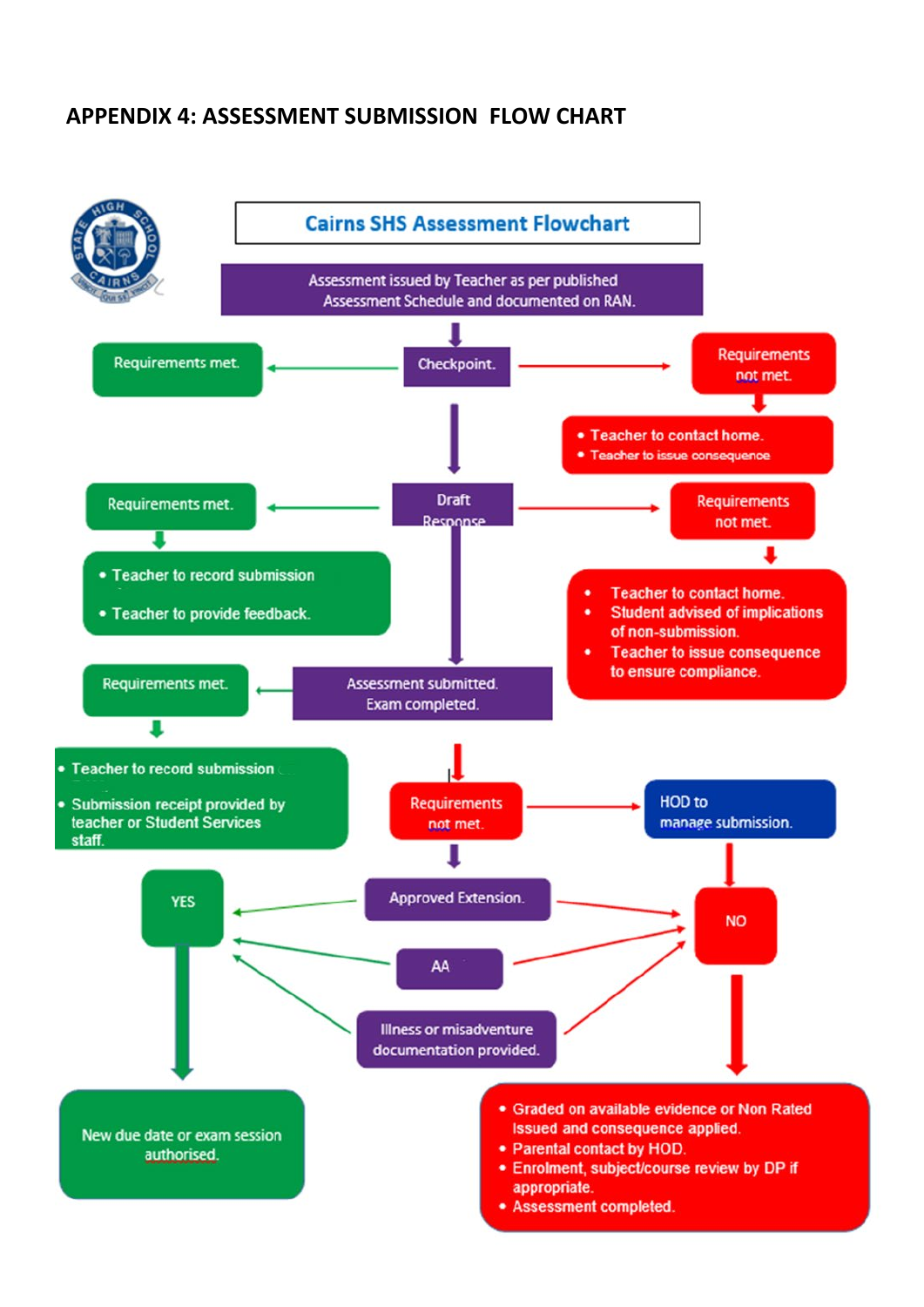# **APPENDIX 5: Cairns SHS Extension Request Form**



# **Cairns SHS Extension Request Form**

Students in Years 7 to 12 are to use this form when they will be unable to submit an assessment task by the due date and have legitimate reasons to support their late submission. Students in Year 11 and 12 MUST also attach supporting documentation as per the Assessment Policy.

#### **Process:**

1. Students must submit this signed form to the relevant Head of Department for approval at least 48 hours before the due date.

2. If approval is granted, the student must acknowledge the revised due date and note it in theirrecords.

3. When notified by the HOD, the teacher will record the revised date on the classes Record of Assessment Notification (RAN) form.

4. Students will be expected to complete/submit their task by 3:00 pm on the revised date.

5. If the revised date is missed consequences as detailed in the School Assessment and Responsible Behaviour Plan policies will apply.

#### **For a detailed overview, please consult the Cairns SHS School 7-10 Assessment Policy.**

**Student Section** (Please fill out all details)

| <b>Student Name:</b>                    |                                                                                                                                                                                                                                |
|-----------------------------------------|--------------------------------------------------------------------------------------------------------------------------------------------------------------------------------------------------------------------------------|
| Teacher:                                |                                                                                                                                                                                                                                |
| Today's Date:                           |                                                                                                                                                                                                                                |
| Task Name:                              |                                                                                                                                                                                                                                |
|                                         |                                                                                                                                                                                                                                |
|                                         | Reason for requested extension (note - that computer issues or non-school approved absences will not be approved):                                                                                                             |
|                                         | I declare that the above statement is a true and valid account:                                                                                                                                                                |
|                                         |                                                                                                                                                                                                                                |
| <b>SCHOOL USE ONLY</b>                  |                                                                                                                                                                                                                                |
| <b>Head of Department approval:</b>     |                                                                                                                                                                                                                                |
| Approved $\square$<br>Revised due date: | Declined $\square$                                                                                                                                                                                                             |
|                                         |                                                                                                                                                                                                                                |
| Please detach and return to student.    |                                                                                                                                                                                                                                |
| <b>Student Receipt</b>                  |                                                                                                                                                                                                                                |
|                                         | Student Name: 1988 and 2008 and 2008 and 2008 and 2008 and 2008 and 2008 and 2008 and 2008 and 2008 and 2008 and 2008 and 2008 and 2008 and 2008 and 2008 and 2008 and 2008 and 2008 and 2008 and 2008 and 2008 and 2008 and 2 |
| Task:                                   |                                                                                                                                                                                                                                |
| HOD signature & Date:                   |                                                                                                                                                                                                                                |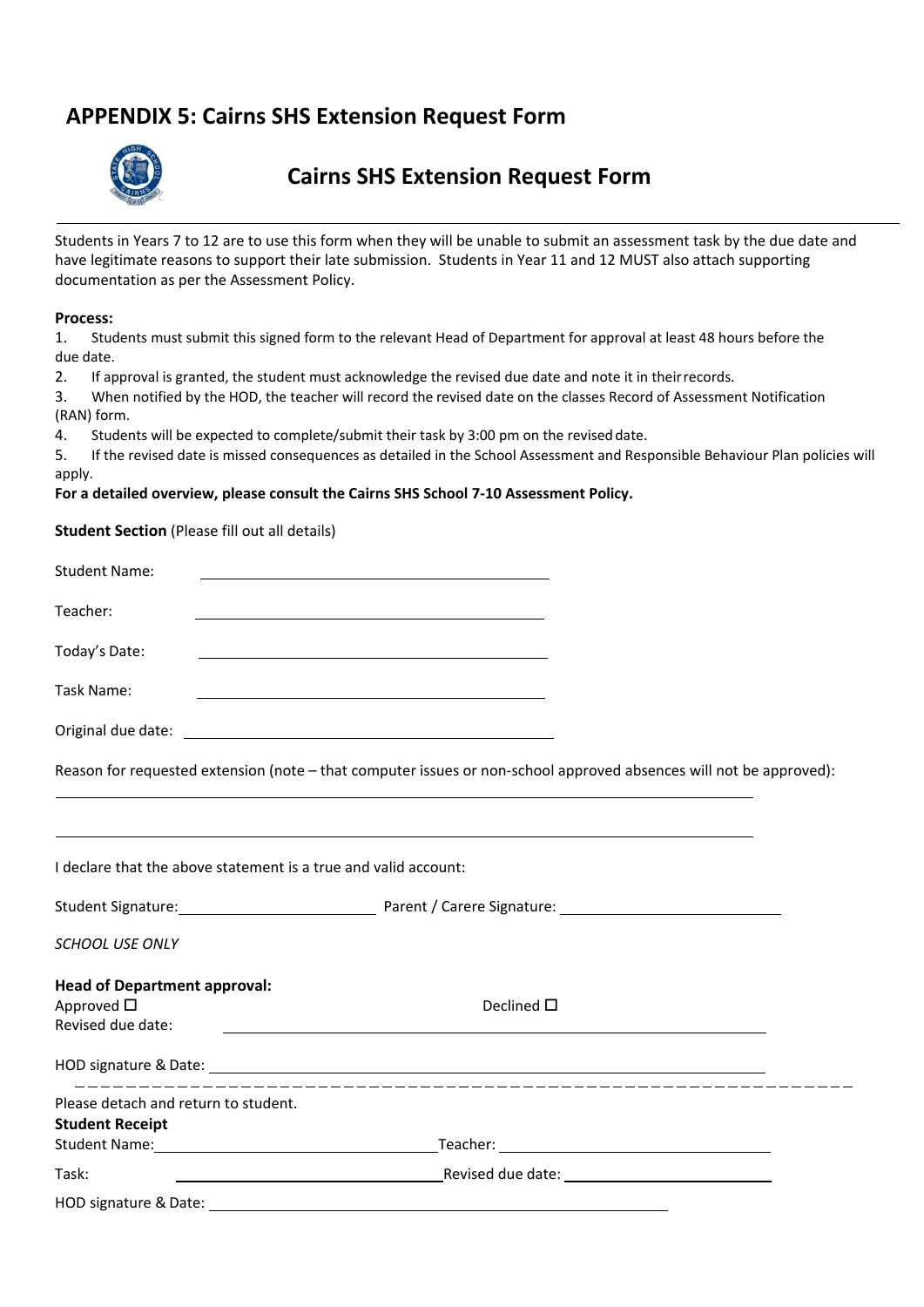# **APPENDIX 6: Cairns SHS AA Application Form**



# **Access Arrangements and Reasonable Adjustments AA Application Form Years 7-10**

Complete this form if you have a diagnosed disability or have experienced personal injury, chronic illness, impairment, grief, loss or trauma, which may be a barrier to your participation and/or performance in assessment. It is submitted to the teacher, then HOD.

| <b>Student Name:</b>                                                                                                                                                                     | <b>Year Level</b>                                                                                                                                                                                                                                                                                                                                                                                                                                                | Assessment item/s or period of time                                                                                     |  |
|------------------------------------------------------------------------------------------------------------------------------------------------------------------------------------------|------------------------------------------------------------------------------------------------------------------------------------------------------------------------------------------------------------------------------------------------------------------------------------------------------------------------------------------------------------------------------------------------------------------------------------------------------------------|-------------------------------------------------------------------------------------------------------------------------|--|
|                                                                                                                                                                                          |                                                                                                                                                                                                                                                                                                                                                                                                                                                                  |                                                                                                                         |  |
| Part A: Student Statement                                                                                                                                                                |                                                                                                                                                                                                                                                                                                                                                                                                                                                                  |                                                                                                                         |  |
| 1. I have (please tick the relevant box/boxes.)                                                                                                                                          |                                                                                                                                                                                                                                                                                                                                                                                                                                                                  |                                                                                                                         |  |
| $\Box$ A verified learning, sensory, physical, psychological or other disability or disorder                                                                                             |                                                                                                                                                                                                                                                                                                                                                                                                                                                                  |                                                                                                                         |  |
| A long term or recurrent medical or psychiatric condition or disability<br>$\Box$                                                                                                        |                                                                                                                                                                                                                                                                                                                                                                                                                                                                  |                                                                                                                         |  |
| $\Box$ A serious, short term medical or psychiatric condition                                                                                                                            |                                                                                                                                                                                                                                                                                                                                                                                                                                                                  |                                                                                                                         |  |
| Experienced recent and/or significant grief, loss or trauma<br>$\Box$                                                                                                                    |                                                                                                                                                                                                                                                                                                                                                                                                                                                                  |                                                                                                                         |  |
| 2. Name of my condition, disability or significant event causing grief, loss or trauma:                                                                                                  |                                                                                                                                                                                                                                                                                                                                                                                                                                                                  |                                                                                                                         |  |
| 3. The school is already aware of my condition, disability or significant event.                                                                                                         |                                                                                                                                                                                                                                                                                                                                                                                                                                                                  |                                                                                                                         |  |
| $\Box$ Yes. Details including who is aware:                                                                                                                                              |                                                                                                                                                                                                                                                                                                                                                                                                                                                                  | $\Box$ No $\Box$ Unsure                                                                                                 |  |
| Part B: Supporting Evidence:                                                                                                                                                             |                                                                                                                                                                                                                                                                                                                                                                                                                                                                  |                                                                                                                         |  |
| Only applications with third party, supporting evidence will be considered. It is the parent's and student's<br>responsibility to organise the supporting evidence for this application. |                                                                                                                                                                                                                                                                                                                                                                                                                                                                  |                                                                                                                         |  |
| ப                                                                                                                                                                                        |                                                                                                                                                                                                                                                                                                                                                                                                                                                                  | Current Verified Disability as listed in OneSchool with endorsed Educational Adjustment Plan (EAP) OR                   |  |
| L.<br>me. OR                                                                                                                                                                             | Attached is medical report from a general practitioner, medical specialist or psychiatrist who is not related to                                                                                                                                                                                                                                                                                                                                                 |                                                                                                                         |  |
| Attached is a funeral notice or equivalent demonstrating impact on the due dates OR<br>$\Box$                                                                                            |                                                                                                                                                                                                                                                                                                                                                                                                                                                                  |                                                                                                                         |  |
| Attached is a third party signed statement (not the student/parent/carer) stating:<br>$\Box$                                                                                             |                                                                                                                                                                                                                                                                                                                                                                                                                                                                  |                                                                                                                         |  |
| • The nature of the event causing significant and/or recent grief, loss or trauma                                                                                                        |                                                                                                                                                                                                                                                                                                                                                                                                                                                                  |                                                                                                                         |  |
| How the event and subsequent grief, loss or trauma affects the student participating in assessment, particularly                                                                         |                                                                                                                                                                                                                                                                                                                                                                                                                                                                  |                                                                                                                         |  |
| timed assessment when considering external assessment OR                                                                                                                                 |                                                                                                                                                                                                                                                                                                                                                                                                                                                                  |                                                                                                                         |  |
| $\Box$ Other, please specify:                                                                                                                                                            |                                                                                                                                                                                                                                                                                                                                                                                                                                                                  |                                                                                                                         |  |
| Part C: School Statement:                                                                                                                                                                |                                                                                                                                                                                                                                                                                                                                                                                                                                                                  |                                                                                                                         |  |
|                                                                                                                                                                                          |                                                                                                                                                                                                                                                                                                                                                                                                                                                                  | To be completed by Teacher template and attached prior to forwarding this submission to the Principal. A meeting        |  |
| may be requested to discuss the application.                                                                                                                                             |                                                                                                                                                                                                                                                                                                                                                                                                                                                                  |                                                                                                                         |  |
| Student's Signature: Management of the Student's Signature:<br>Date: <u>Date: Explorer</u>                                                                                               |                                                                                                                                                                                                                                                                                                                                                                                                                                                                  |                                                                                                                         |  |
|                                                                                                                                                                                          | Parent's Signature: The contract of the contract of the contract of the contract of the contract of the contract of the contract of the contract of the contract of the contract of the contract of the contract of the contra<br>Date: the contract of the contract of the contract of the contract of the contract of the contract of the contract of the contract of the contract of the contract of the contract of the contract of the contract of the cont |                                                                                                                         |  |
| Office Use: to be completed by the HOD after review of evidence                                                                                                                          |                                                                                                                                                                                                                                                                                                                                                                                                                                                                  |                                                                                                                         |  |
| evidence                                                                                                                                                                                 |                                                                                                                                                                                                                                                                                                                                                                                                                                                                  | Application received: $\frac{1}{\sqrt{2}}$ where possible decision will be made within 7 days upon receipt of verifying |  |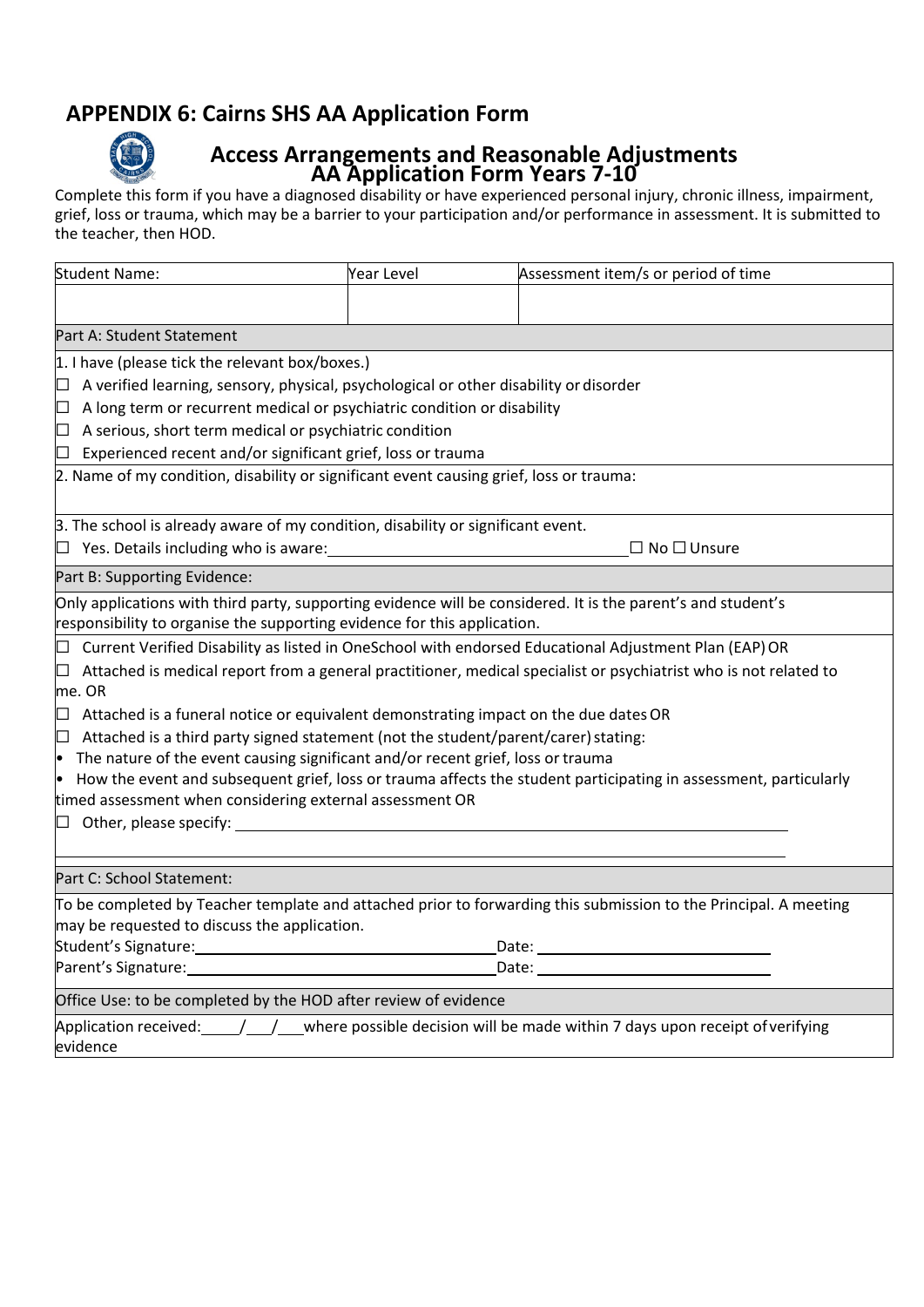| <b>School Decision</b>                                                                                        |                                                  |                                      |  |
|---------------------------------------------------------------------------------------------------------------|--------------------------------------------------|--------------------------------------|--|
| Supported<br>LJ -                                                                                             | Not Supported<br>$\overline{\phantom{a}}$        |                                      |  |
| Expiry/Review date: $\sqrt{2}$                                                                                | Reason:                                          |                                      |  |
| <b>AA Details:</b>                                                                                            |                                                  |                                      |  |
| How the instrument is presented to the student                                                                |                                                  |                                      |  |
| How the student responds to the instrument                                                                    |                                                  |                                      |  |
| Time allowed                                                                                                  |                                                  |                                      |  |
| Scheduling                                                                                                    |                                                  |                                      |  |
| Environment                                                                                                   |                                                  |                                      |  |
| Audience                                                                                                      |                                                  |                                      |  |
| Notification/Documentation:                                                                                   |                                                  |                                      |  |
| Regardless of outcome the following are to be notified via email:                                             |                                                  |                                      |  |
| Student □<br>Parent/Carer □                                                                                   |                                                  | $\sf {Teaches} \; \Box$              |  |
| <b>IF SUPPORTED</b><br>$\Box$                                                                                 | <b>NOT SUPPORTED</b><br>$\overline{\phantom{a}}$ |                                      |  |
| Documented as "Support/Support Provision" in                                                                  |                                                  | Documented as "Contact" in OneSchool |  |
| OneSchool.                                                                                                    |                                                  |                                      |  |
| <b>Provision Name: AA</b>                                                                                     |                                                  |                                      |  |
| Provision Type: School<br>$\bullet$                                                                           |                                                  |                                      |  |
| $\bullet$<br>Provision Target Area: Curriculum<br>Contact Person: Person who made the decision                |                                                  |                                      |  |
| $\bullet$                                                                                                     |                                                  |                                      |  |
| Contributors: All involved in considering the<br>information                                                  |                                                  |                                      |  |
| Not restricted                                                                                                |                                                  |                                      |  |
| Application scanned and attached to Support                                                                   |                                                  |                                      |  |
| Provision                                                                                                     |                                                  |                                      |  |
| Verifying evidence saved under Support/Referral                                                               |                                                  |                                      |  |
| and Report with Restriction Level 1 or 2 depending on                                                         |                                                  |                                      |  |
| potential sensitive nature of                                                                                 |                                                  |                                      |  |
| information                                                                                                   |                                                  |                                      |  |
| Original supported applications: submit to the main office to be kept on student file                         |                                                  |                                      |  |
| When Principal reports to QCAA or QCAA Approval is required: submit to Senior Schooling Deputy for Processing |                                                  |                                      |  |
| Deputy Principal Signature:                                                                                   |                                                  | Date:                                |  |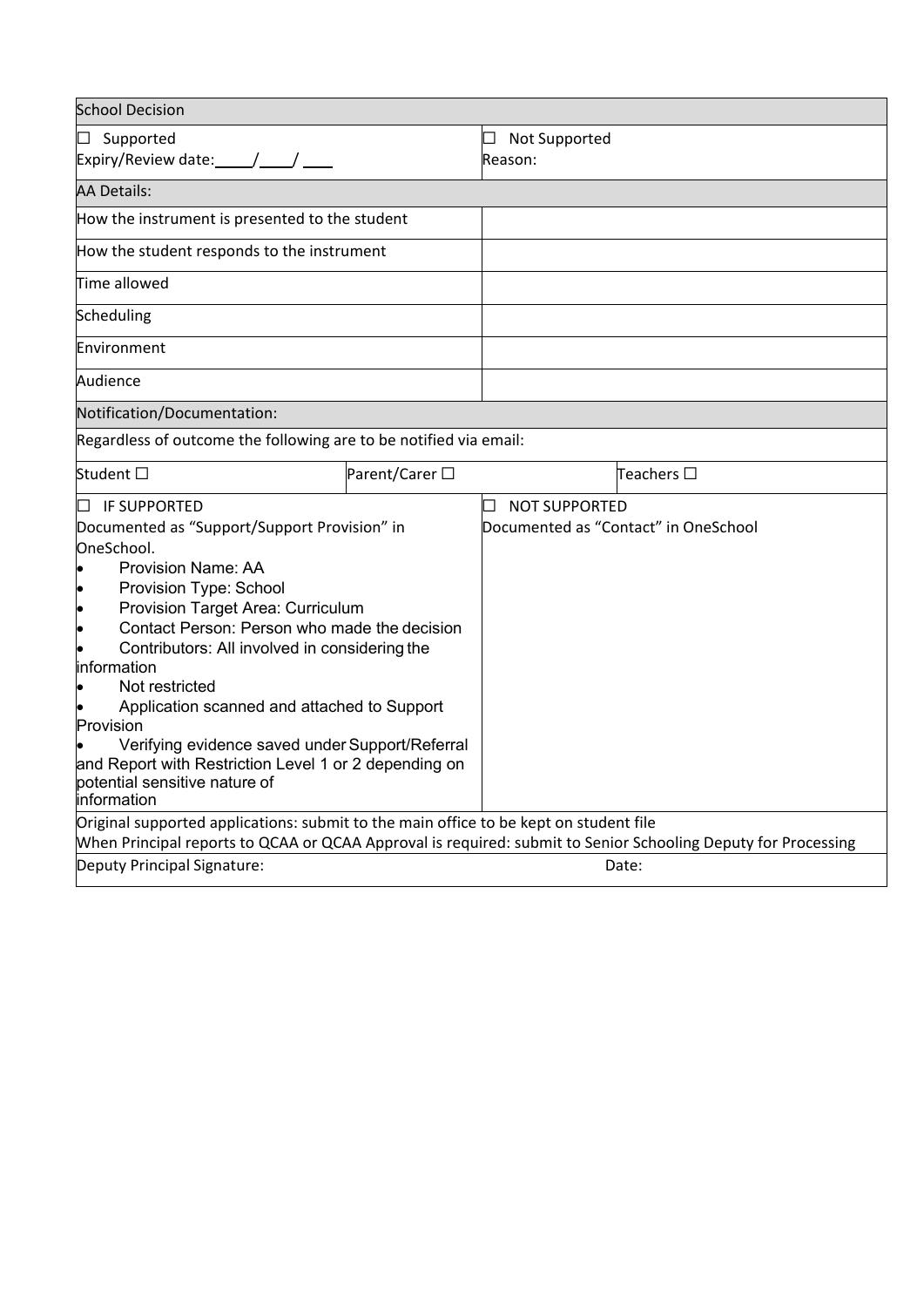

# **APPENDIX 7: Cairns SHS Illness / Misadventure Application Form**

| Illness and Misadventure – Application Form - Year 7 to 12                                                                                                                                                                                                                                                                                                                                                                                                                                                                                                                                                                                                                                                                               |                                                                                                                                                                              |                    |                                                                                                                    |  |
|------------------------------------------------------------------------------------------------------------------------------------------------------------------------------------------------------------------------------------------------------------------------------------------------------------------------------------------------------------------------------------------------------------------------------------------------------------------------------------------------------------------------------------------------------------------------------------------------------------------------------------------------------------------------------------------------------------------------------------------|------------------------------------------------------------------------------------------------------------------------------------------------------------------------------|--------------------|--------------------------------------------------------------------------------------------------------------------|--|
| This form should only be completed after review of the Academic Integrity Policy, to ensure that this<br>application is an appropriate course of action.<br>This form is to be submitted directly to the Student Services no more than 14 days prior to, or on the<br>due date. This form will then be submitted to the Head of Department for their consideration.<br>Note: One (1) form must to be submitted for each assessment piece.                                                                                                                                                                                                                                                                                                |                                                                                                                                                                              |                    |                                                                                                                    |  |
| <b>Student Name:</b>                                                                                                                                                                                                                                                                                                                                                                                                                                                                                                                                                                                                                                                                                                                     | Year Level:                                                                                                                                                                  |                    | <b>Student Email:</b>                                                                                              |  |
|                                                                                                                                                                                                                                                                                                                                                                                                                                                                                                                                                                                                                                                                                                                                          |                                                                                                                                                                              |                    | @eq.edu.au                                                                                                         |  |
| Subject:                                                                                                                                                                                                                                                                                                                                                                                                                                                                                                                                                                                                                                                                                                                                 | Teacher:                                                                                                                                                                     |                    | HOD:                                                                                                               |  |
| Assessment Instrument:                                                                                                                                                                                                                                                                                                                                                                                                                                                                                                                                                                                                                                                                                                                   |                                                                                                                                                                              | Original Due Date: |                                                                                                                    |  |
| <b>Student Statement:</b>                                                                                                                                                                                                                                                                                                                                                                                                                                                                                                                                                                                                                                                                                                                |                                                                                                                                                                              |                    |                                                                                                                    |  |
| $\blacksquare$ Illness<br>Misadventure $\square$                                                                                                                                                                                                                                                                                                                                                                                                                                                                                                                                                                                                                                                                                         | Provide details of the nature of the illness or misadventure. Include dates of absence/s.                                                                                    |                    |                                                                                                                    |  |
| Explain the impact of your illness/misadventure on your ability to complete your assessment by the due date                                                                                                                                                                                                                                                                                                                                                                                                                                                                                                                                                                                                                              |                                                                                                                                                                              |                    |                                                                                                                    |  |
| Student Signature:<br>Date:                                                                                                                                                                                                                                                                                                                                                                                                                                                                                                                                                                                                                                                                                                              |                                                                                                                                                                              |                    | Parent/Carer Signature                                                                                             |  |
| Verifying Evidence                                                                                                                                                                                                                                                                                                                                                                                                                                                                                                                                                                                                                                                                                                                       |                                                                                                                                                                              |                    |                                                                                                                    |  |
| Only applications with third party supporting evidence will be considered. It is the parent / carer and<br>student's responsibility to organise the supporting evidence for this application.<br>Attached is a medical certificate stating that I was unfit for duty for a period which includes the due date of the<br>assessment. OR<br>Attached is a funeral notice or equivalent demonstrating impact on the due dates OR<br>⊔<br>Attached is a third party signed statement (not the student/parent/carer) from a relevant independent<br>professional or independent third party such as a police report stating the nature of the misadventure and<br>covering the due date of the assessment OR<br>$\Box$ Other. Please specify: |                                                                                                                                                                              |                    |                                                                                                                    |  |
| Office Use:                                                                                                                                                                                                                                                                                                                                                                                                                                                                                                                                                                                                                                                                                                                              | Application received:                                                                                                                                                        |                    |                                                                                                                    |  |
| Head of Department:                                                                                                                                                                                                                                                                                                                                                                                                                                                                                                                                                                                                                                                                                                                      | Application received:                                                                                                                                                        |                    | (decision required within 48 hours)                                                                                |  |
| The following to be notified<br>Teacher<br>Student                                                                                                                                                                                                                                                                                                                                                                                                                                                                                                                                                                                                                                                                                       |                                                                                                                                                                              |                    |                                                                                                                    |  |
| Year 7 - 10 Record of Contact in OneSchool                                                                                                                                                                                                                                                                                                                                                                                                                                                                                                                                                                                                                                                                                               |                                                                                                                                                                              |                    |                                                                                                                    |  |
| Approved<br>Year 11 & 12 only<br>Provision Type: School<br>Provision Target Area: Curriculum<br>Application scanned and attached                                                                                                                                                                                                                                                                                                                                                                                                                                                                                                                                                                                                         | New Due Date: $\sqrt{ }$<br>Documented as "Support Provision" in OneSchool<br>Provision Name: Illness and Misadventure<br>Contact Person: HOD making the decision (HOD NAME) | Not Approved       | Documented as 'Contact' in OneSchool                                                                               |  |
|                                                                                                                                                                                                                                                                                                                                                                                                                                                                                                                                                                                                                                                                                                                                          |                                                                                                                                                                              |                    | Original application: retained on student file in main office. Copy to class teacher for student assessment folder |  |
| HOD Signature:                                                                                                                                                                                                                                                                                                                                                                                                                                                                                                                                                                                                                                                                                                                           |                                                                                                                                                                              |                    | Date:                                                                                                              |  |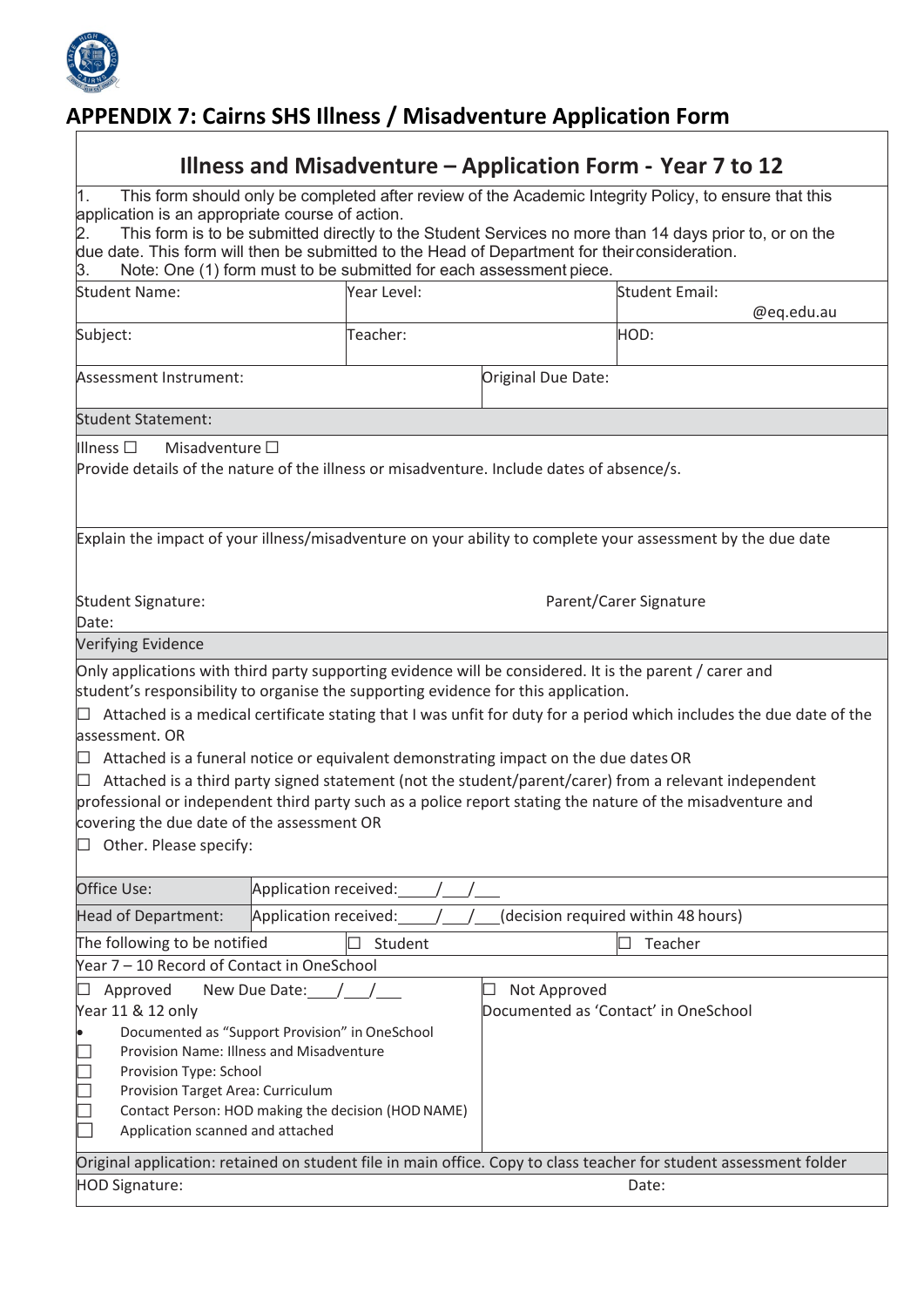# **APPENDIX 8: Cairns SHS Assessment Appeals Process (Flowchart)**



**Assessment Appeals Process** 

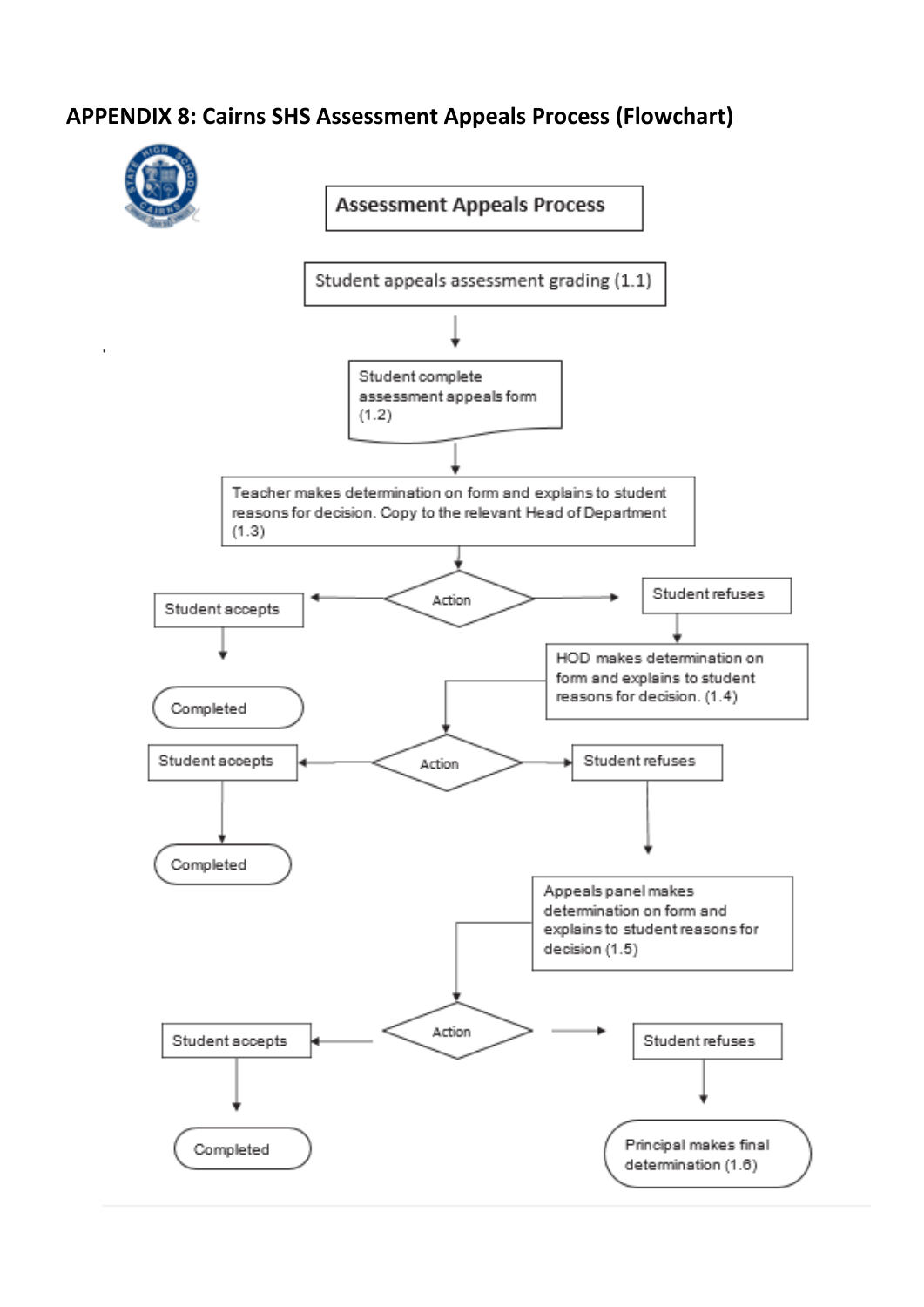# **APPENDIX 9: Students Appeals Assessment Grading**

# **Student Appeals Assessment Grading**



| Act | <b>Staff member Activity</b> |                                         | Description                                                                                                                                                                                                                                                                                       |
|-----|------------------------------|-----------------------------------------|---------------------------------------------------------------------------------------------------------------------------------------------------------------------------------------------------------------------------------------------------------------------------------------------------|
| No. |                              |                                         |                                                                                                                                                                                                                                                                                                   |
| 1.1 | Teacher                      | Student appeals                         | Students appeals assessment grade<br>$\bullet$<br>Student identified as cheating and needs to provide aresponse<br>$\bullet$                                                                                                                                                                      |
|     |                              |                                         | before being sanctioned                                                                                                                                                                                                                                                                           |
|     |                              |                                         | Where a student is alleged to have cheated the teacher provides<br>$\bullet$<br>the form for the student to respond to the allegation.                                                                                                                                                            |
| 1.2 | Student                      | Student fills in<br>appeals form        | Student fills in appeals form with reasons forchallenging<br>$\bullet$<br>assessment grade (Appendix 9C)                                                                                                                                                                                          |
| 1.3 | Teacher                      | Teacher makes<br>determination          | Teacher reviews student appeals form and provides thereasons<br>$\bullet$<br>for their decision on the appeal                                                                                                                                                                                     |
|     |                              |                                         | A copy of the appeals form with the decision of the teacherneeds<br>$\bullet$<br>to be forwarded to the HOD                                                                                                                                                                                       |
|     |                              |                                         | A copy of the appeals form goes in student file<br>$\bullet$<br>Student note in Oneschool is made<br>$\bullet$                                                                                                                                                                                    |
| 1.4 | Head of<br>Department        | <b>HOD</b> makes<br>determination       | HOD reviews student appeals form and provides the reasonsfor<br>$\bullet$<br>their decision on the appeal. A school may utilise a subject<br>specific HOD from another school if applicable.<br>A copy of the appeals form goes in student file<br>$\bullet$<br>Student note in Oneschool is made |
| 1.5 | Appeals panel                | Appeals panel<br>makes<br>determination | Appeals panel reviews student appeals form and providesthe<br>$\bullet$<br>reasons for their decision on the appeal.<br>Panel consists of DP, HOD and Year Level Coordinator<br>A copy of the appeals form goes in student file<br>$\bullet$<br>Student note in Oneschool is made<br>$\bullet$    |
| 1.6 | Principal                    | Principals makes<br>determination       | Principal reviews student appeals form and provides the reasons<br>$\bullet$<br>for their decision on the appeal.<br>A copy of the appeals form goes in student file<br>Student note in Oneschool is made                                                                                         |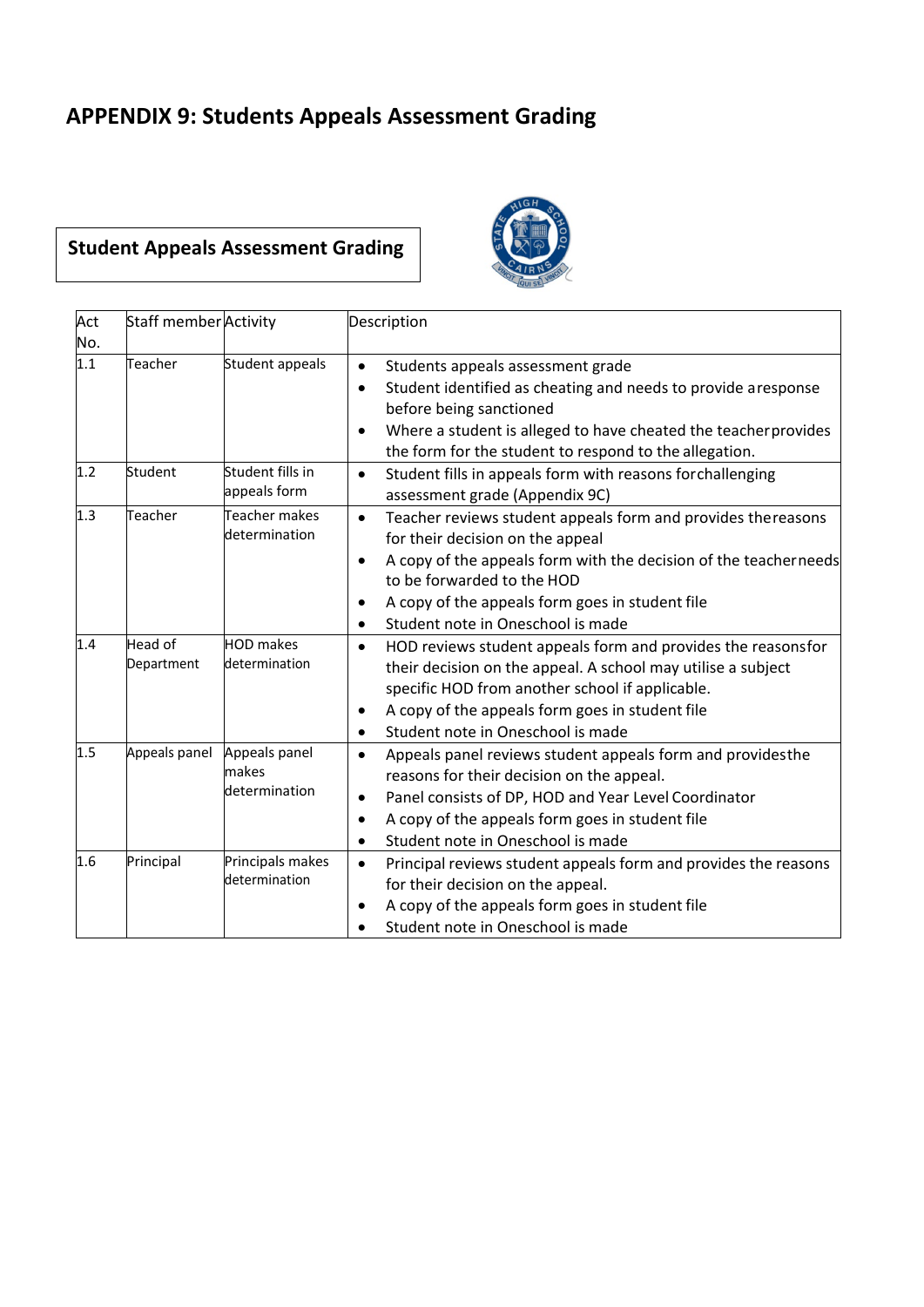# **APPENDIX 10: Students Appeals Application Form**

|                                         | <b>QCE ASSESSMENT TASK APPEAL APPLICATION</b>                                                                   |  |
|-----------------------------------------|-----------------------------------------------------------------------------------------------------------------|--|
| <b>NAME:</b>                            |                                                                                                                 |  |
| <b>COURSE:</b>                          |                                                                                                                 |  |
| <b>DATE OF TASK:</b>                    |                                                                                                                 |  |
| <b>TYPE OF ASSESSMENT TASK:</b>         |                                                                                                                 |  |
| <b>REASON FOR APPEAL:</b>               |                                                                                                                 |  |
|                                         |                                                                                                                 |  |
|                                         |                                                                                                                 |  |
|                                         |                                                                                                                 |  |
|                                         |                                                                                                                 |  |
|                                         | Student's signature: Management of the state of the state of the state of the state of the state of the state o |  |
| <b>REASONING: (Teacher to complete)</b> |                                                                                                                 |  |
|                                         |                                                                                                                 |  |
|                                         |                                                                                                                 |  |
|                                         |                                                                                                                 |  |
| Decision: Upheld / Denied               | Date:                                                                                                           |  |
| Teacher Signature:                      | Date:                                                                                                           |  |
|                                         |                                                                                                                 |  |

**A copy of this document must go to the Head of Department and student file.**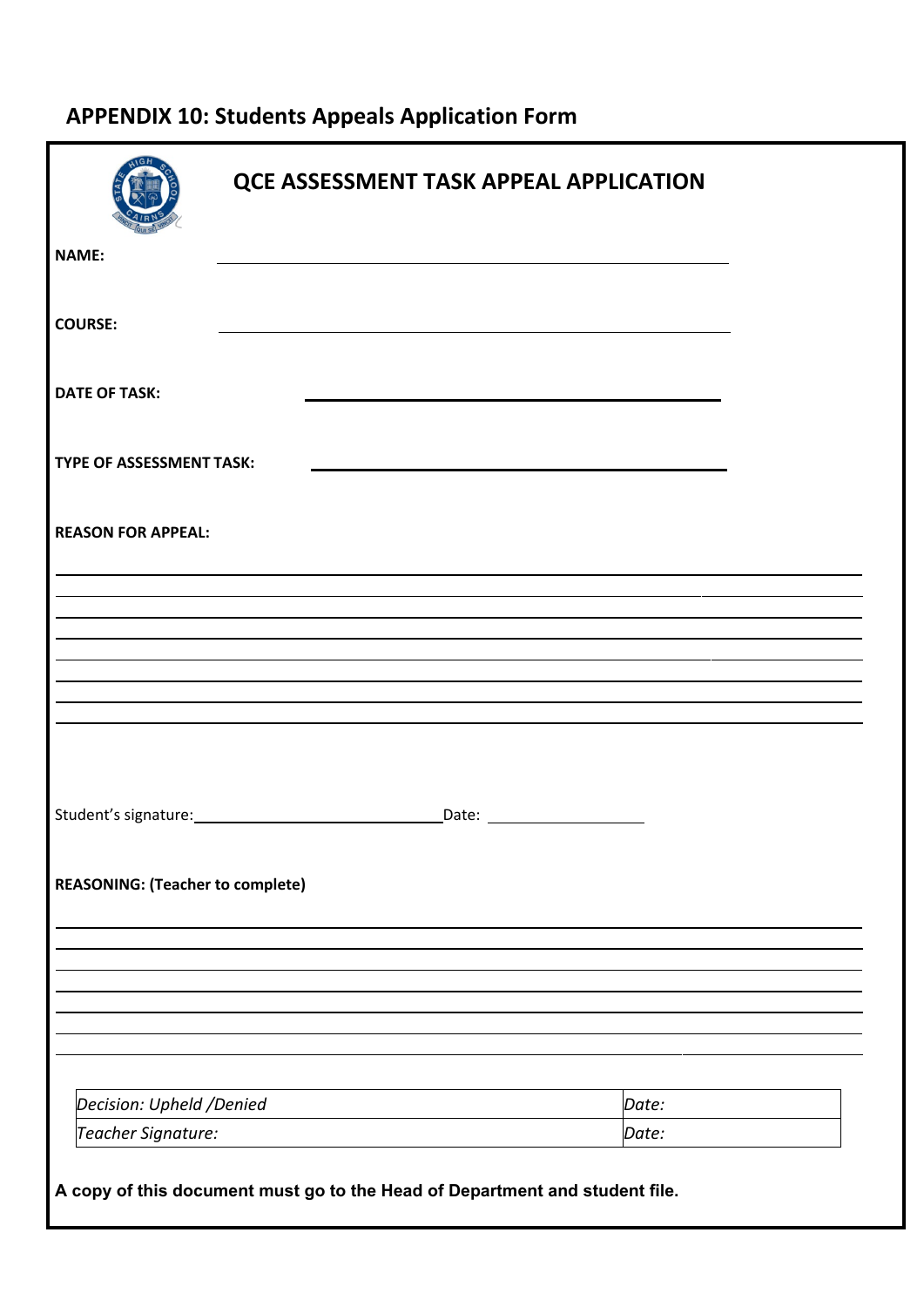# **APPENDIX 11: HOD/Principal Appeal Decisions**



#### **STUDENT APPEAL OF TEACHER DECISION (HOD TO COMPLETE)**

*FOR INTERNAL USE ONLY*

#### **REASONING: (HOD to complete)**

| Decision: Upheld /Denied | Date. |
|--------------------------|-------|
| HOD Signature:           | Date. |

#### **STUDENT APPEALS PANEL DECISION**

#### **REASONING: (APPEALS PANEL to complete)**

| Decision: Upheld /Denied | Date: |
|--------------------------|-------|
| DP Signature: HOD        | Date: |
| Signature:               |       |

#### **PRINCIPAL DETERMINATION**

| Decision: Upheld /Denied | Date. |
|--------------------------|-------|
| Principal Signature:     | Date: |

#### **A copy of this document must go to the teacher, Head of Department and student fille**